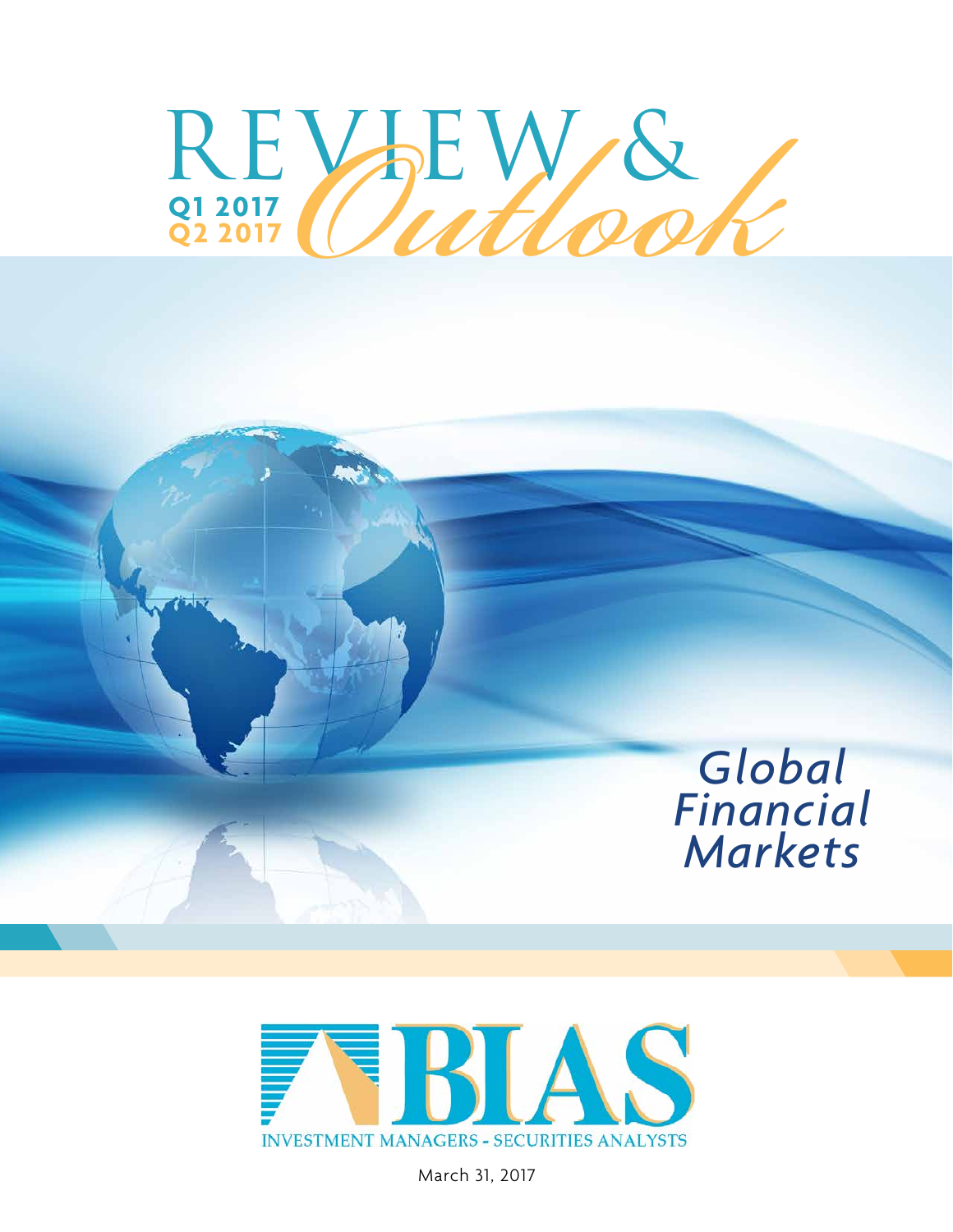# Contents **Review Q1 2017**

- Global Markets **1**
- North American Stock Markets **2**
- Latin American Stock Markets **3**
- European Stock Markets **4**
- Pacific Rim Stock Markets **5**
- Bermuda and Cayman Stocks **6**
- Bond Markets **7**
- Currency Markets **8**

# **Outlook Q2 2017**

- **Outlook 9**
- **Economics 10**
- Bonds **12**
- **Currencies 13**
- Commodities **14**
- Equities **15**
- Conclusion and Strategy Points **16**

**Investment Managers Securities Analysts**  Bermuda & Cayman

This literature does not constitute an offer to sell or a solicitation of an offer to purchase any security and cannot disclose all risks and significant elements of such a purchase. BIAS's services are only for suitable investors who are able to understand the associated risks, including but not limited to, fees and conflicts of interest. A more complete description of risks are presented in BIAS Form ADV. Examine the information contained in BIAS' Form ADV carefully before deciding to invest.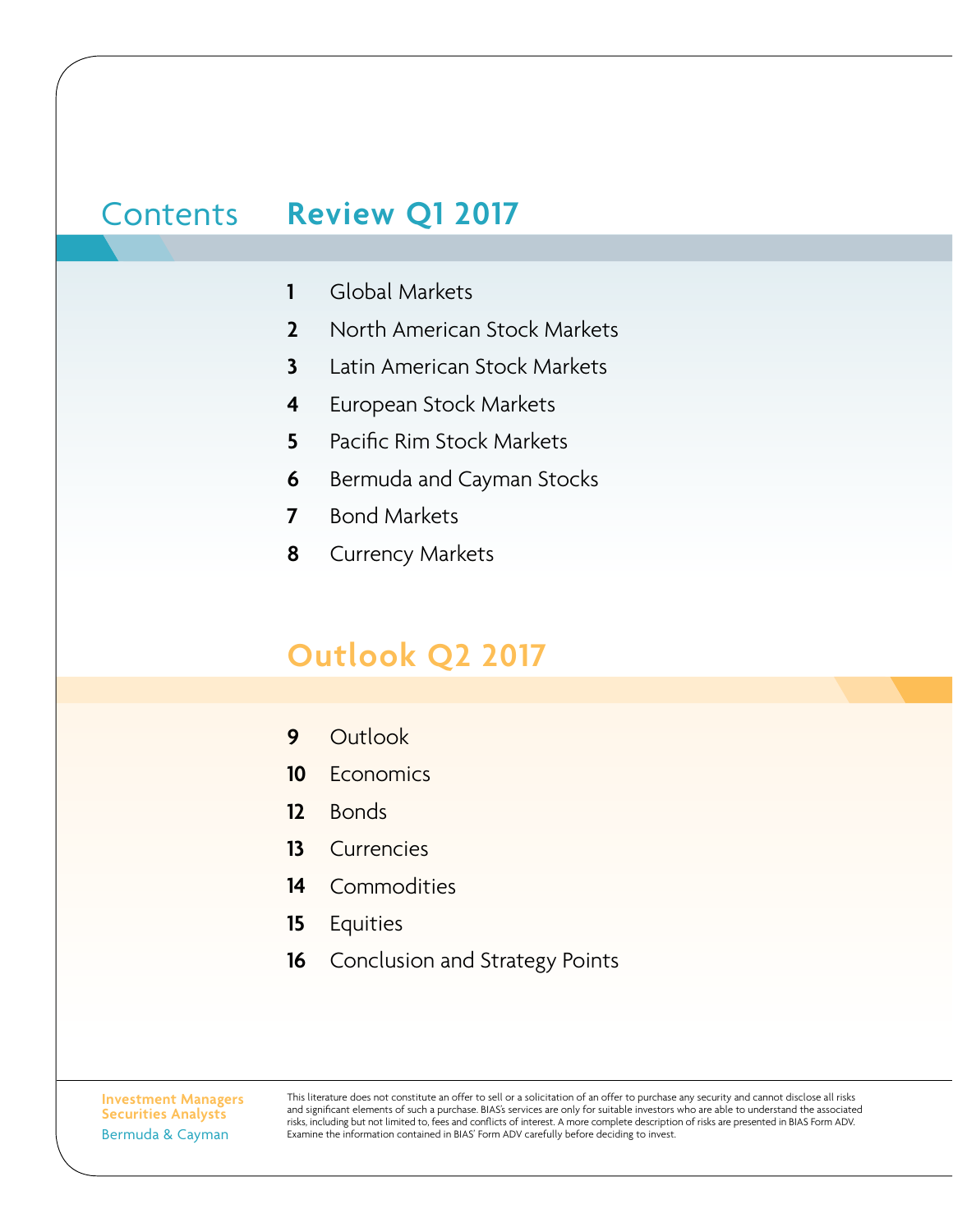

*Source: Bloomberg*

# Stock, Bond, Currency Overview

## **Global Stock Markets**

- Global equity markets advanced on the back of a strong reflationary rebound in economic growth, improving investor confidence and upgrades to earnings growth forecasts.
- The Technology sector performed the best driven by a rebound in secular growth stocks.
- European equities rose against a backdrop of broadly supportive economic and political news.
- Emerging Market equities outperformed their Developed Market counterparts.

## **Bond Markets**

- Yields on shorter-dated US Treasuries rose as the Fed raised the benchmark rate and indicated two more hikes in 2017.
- German yields rose ahead of the ECB's reduction to the monthly bond purchase programme, less risk for deflation, and on signs of economic growth prospects.
- Canadian yields fell slightly on expectations the Bank of Canada will keep rates on hold in 2017.
- •Investment grade corporate bonds outperformed US Treasuries.

## **Currency Markets**

- The US dollar weakened against all major currencies on doubts that President Trump did not have the necessary power to push economic reforms through Congress.
- Dovish comments from Fed Chair Yellen after the Fed's rate hike also weighed on the US dollar.
- The euro appreciated versus both the US dollar and Sterling on signs of improving economic growth in the region.
- The Mexican peso appreciated against all major currencies after several top Trump administration officials stressed the importance of maintaining positive relations with Mexico.

*The S&P Global 1200 Index advanced 6.8 percent for the quarter ended March 31, 2017. All returns are expressed in US dollars.*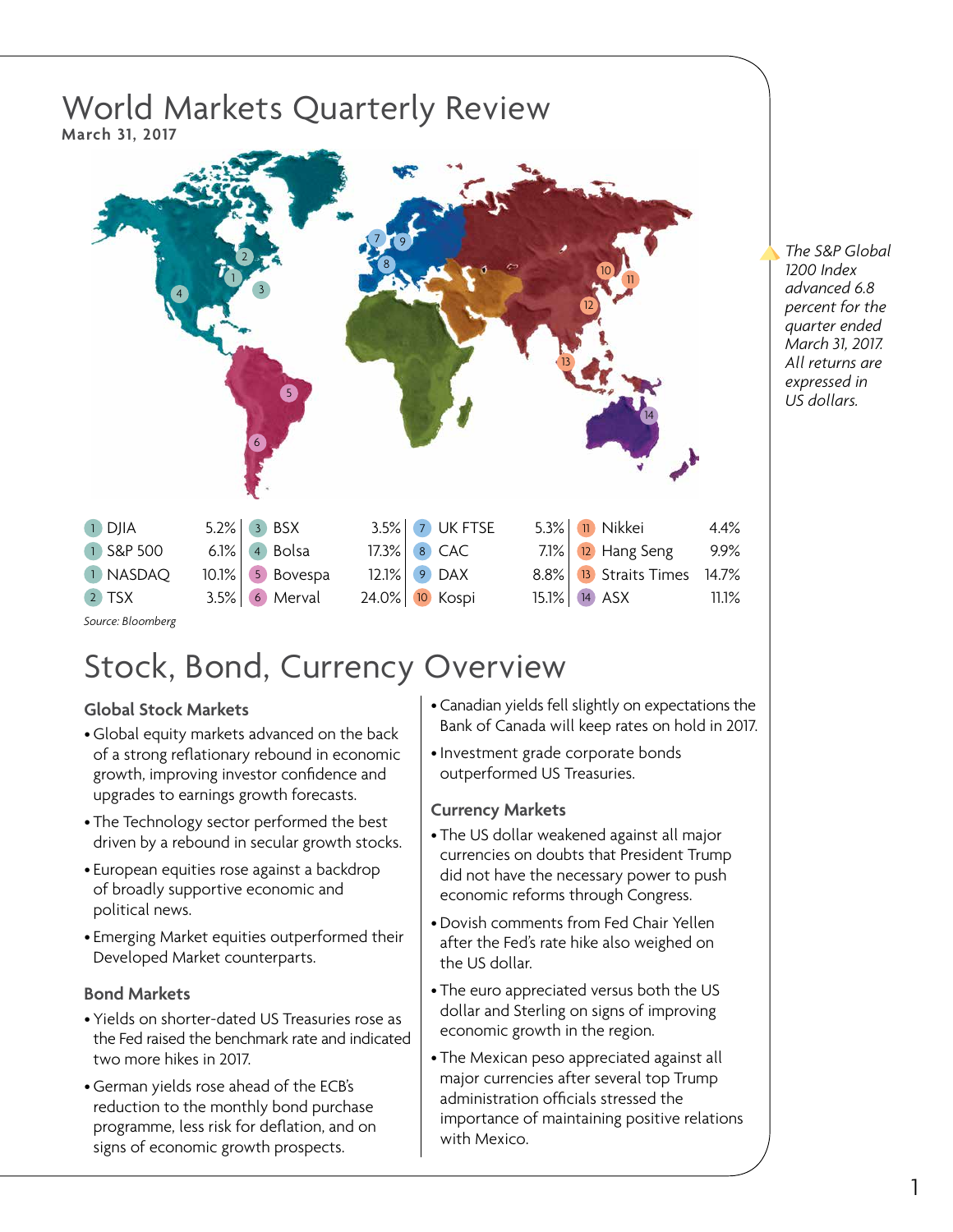|  | North American Stock Markets |  |  |  |
|--|------------------------------|--|--|--|
|--|------------------------------|--|--|--|

|                         |             |             | <b>Total Returns</b> |        |  |
|-------------------------|-------------|-------------|----------------------|--------|--|
| <b>Indices</b>          | 31 Dec 2016 | 31 Mar 2017 | <b>Local Curr.</b>   | US\$   |  |
| US Dow Jones Industrial | 19,762.60   | 20,663.22   | 5.19%                | 5.19%  |  |
| <b>US S&amp;P 500</b>   | 2,238.83    | 2,362.72    | 6.07%                | 6.07%  |  |
| US NASDAQ               | 5,383.12    | 5,911.74    | 10.13%               | 10.13% |  |
| Canada TSX              | 15,287.59   | 15,547.75   | 2.41%                | 3.54%  |  |
| S&P Global 1200         | 1.944.69    | 2,063.49    | 6.78%                | 6.78%  |  |
| Source: Bloomberg       |             |             |                      |        |  |

*All major US indices reached an all-time high in the quarter.*



- **• On January 3** Ford Motor Co. abandoned a plan to build a \$1.6 billion factory in Mexico, after saying for months protectionist politics would not have them abandon the project. The automaker will instead invest \$700 million to expand a plant in Michigan, which would add to the production of a new small electric SUV and a self-driving hybrid vehicle and create 700 jobs. Ford President and CEO Mark Fields cited a shift in buyer preferences as compact car sales have fallen and Trump's proposed pro-business US environment. Ford rose 3.8 percent on the day.
- **• On January 4** Macy's Inc. announced 68 store closures (out of a current total of 730 stores) as part of the approximately 100 closures anticipated back in August 2016. Macy's also stated that they intend to opportunistically close 30 more over the next few years. Of the 68 locations, three closed in 2016, 63 will be closed in early spring 2017 and two will be closed in mid-2017. Macy's also disclosed that three additional locations were sold or are to be sold. Macy's fell 13.9 percent upon the announcement.
- **• On January 23** Apple Inc. sued Qualcomm Inc., the world's largest chip maker, alleging it demanded unjust terms for its technology. This came on the back of a Federal Trade Commission lawsuit the week prior which detailed how Qualcomm forced Apple Inc. to use its chips exclusively in return for lowering licensing fees and unfairly cutting out competitors. Qualcomm's shares fell 13 percent on the day.
- **• On January 31** Under Armour Inc. tumbled the most in nine years after the company's sales forecast missed analysts' estimates by a wide margin, signaling that the sports apparel maker's days of rapid growth may be drawing to a close. Under Armour, which historically has doubled sales every three years, now expects sales in 2017 to increase twelve percent. This is the smallest annual gain since 2005. Under Armour plummeted 23.4 percent on the day of the announcement.
- **• On February 13** Apple Inc.'s share price closed at an all-time high of \$133.29, breaking the February 2015 record of \$133. Analysts said investor enthusiasm over the tenth anniversary iPhone, due for release this year, was the main driver of the rise that brought Apple's market value to over \$700 billion.
- **• On March 28** Amazon.com, Inc. agreed to buy Souq.com, the Middle East's biggest online retailer, for an undisclosed amount. The US e-commerce giant beat out Emaar Malls PJSC which had bid \$800 million for Souq. As the growth in core markets slows, Amazon is betting that e-commerce in the Middle East is poised to take off. The deal is one of Amazon's largest acquisitions in recent years and reflects a departure from Amazon's conventional style which typically builds businesses from the ground up. Amazon rose 1.1 percent on the day of the announcement.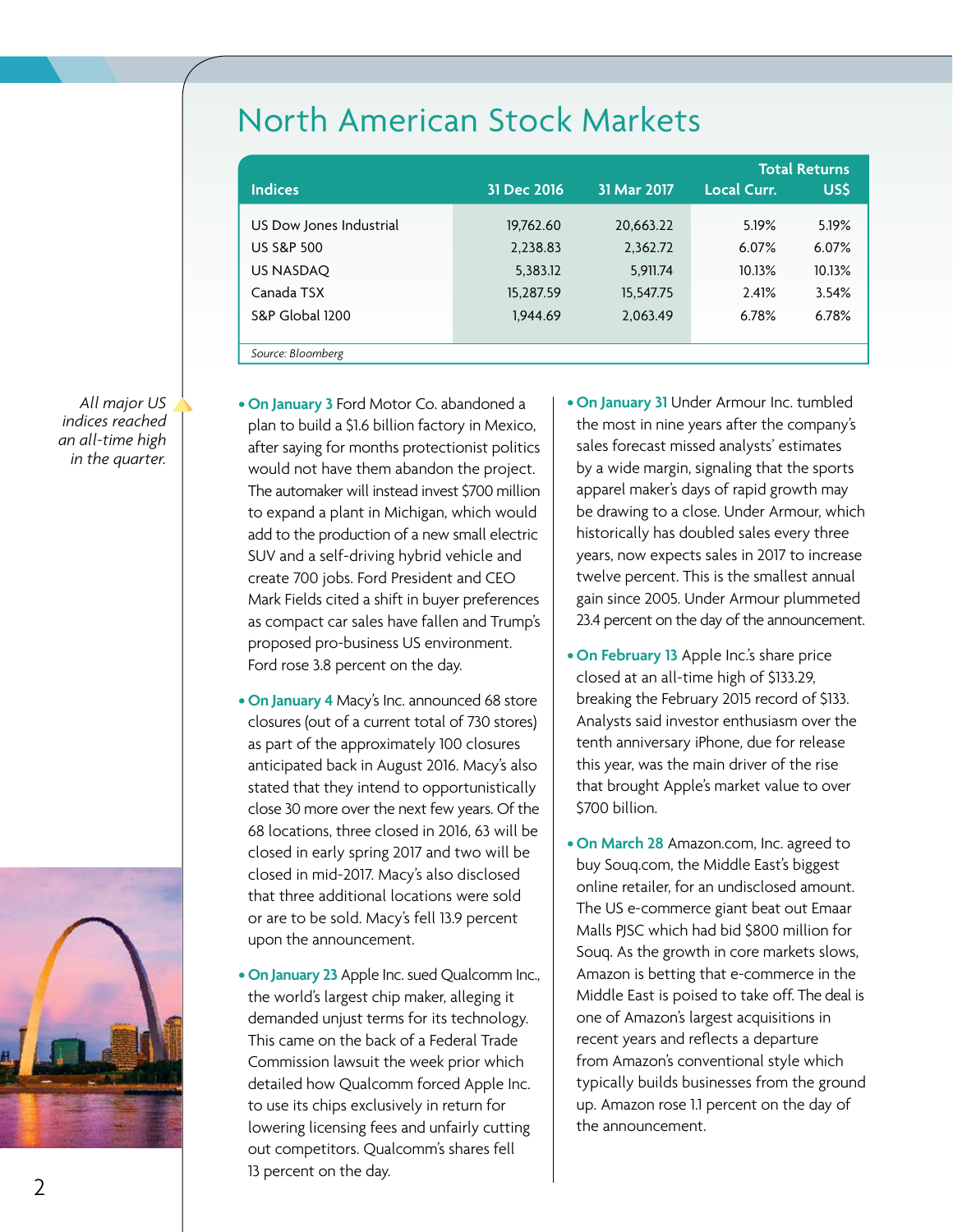| <b>Latin American Stock Markets</b> |
|-------------------------------------|
|-------------------------------------|

|                   |             |             | <b>Total Returns</b> |        |  |
|-------------------|-------------|-------------|----------------------|--------|--|
| <b>Indices</b>    | 31 Dec 2016 | 31 Mar 2017 | <b>Local Curr.</b>   | US\$   |  |
| Mexico Bolsa      | 45,642.90   | 48,541.56   | 6.65%                | 17.31% |  |
| Brazil Bovespa    | 60,227.29   | 64,984.07   | 7.90%                | 12.07% |  |
| Argentina Merval  | 16,917.86   | 20,265.32   | 19.79%               | 23.95% |  |
| Chile IPSA        | 4.151.39    | 4,783.42    | 15.22%               | 16.94% |  |
| S&P Global 1200   | 1.944.69    | 2,063.49    | 6.78%                | 6.78%  |  |
| Source: Bloomberg |             |             |                      |        |  |

**• On January 25** Cemex SAB, the largest cement maker in the Americas, was boosted by President Donald Trump's plans to build a Mexican border wall as well as spend as much as \$1 trillion as part of his infrastructure plan. The company has operations on both sides of the border, with the US being its biggest market, and a windfall from the wall could help complete Cemex's comeback from near-bankruptcy after the recession. Cemex's share price rose 2.6 percent on the day.

- **On February 8** Jose Cuervo, the Mexican based purveyor of tequila and other spirits raised more than \$900 million in the company's Initial Public Offering (IPO). Shares of the world's biggest tequila maker sold for 34 pesos, priced at the top of the expected range and the IPO was eight times oversubscribed. The company controls 30 percent of the global tequila market. Jose Cuervo makes most of its sales outside Mexico, including in the large US market, and as such is threatened by the possibility of higher tariffs on goods coming into the US. The stock was up four percent on the first trading day.
- **On February 9** BHP Billiton Ltd. suffered a huge blow to their production as the world's largest copper mine halted production amid a labour dispute. More than 2,500 union workers at Billiton's Escondida mine in Chile downed tools over the terms of a new three-year contract. The union demanded a seven percent wage increase and a 25 million peso "end of conflict bonus".

BHP proposed a forty-eight month contract, an eight million peso "end of conflict bonus", and no wage increase. The strike combined with export issues at the world's second largest copper mine in Indonesia pushed copper prices to near two year highs.

• **On March 17** shares of Brazilian meat companies tumbled after police alleged that politicians and public health officials received bribes to turn a blind eye to exports of contaminated meat. Shares of JBS S.A. and BRF S.A., two companies that are among the world's biggest producers of processed meat and poultry, plummeted 10.6 and 7.25 percent, respectively. The following day, those companies and others in the industry fell further as China, which accounted for nearly one third of the Brazilian meat industry's \$13.9 billion in exports in 2016, suspended imports of all meat products from Brazil. The European Union added to the burden for the Brazilian companies as it curtailed meat imports from four Brazilian meat processing facilities.

*Latin American markets rallied on improving economic growth prospects and higher commodity prices.* 

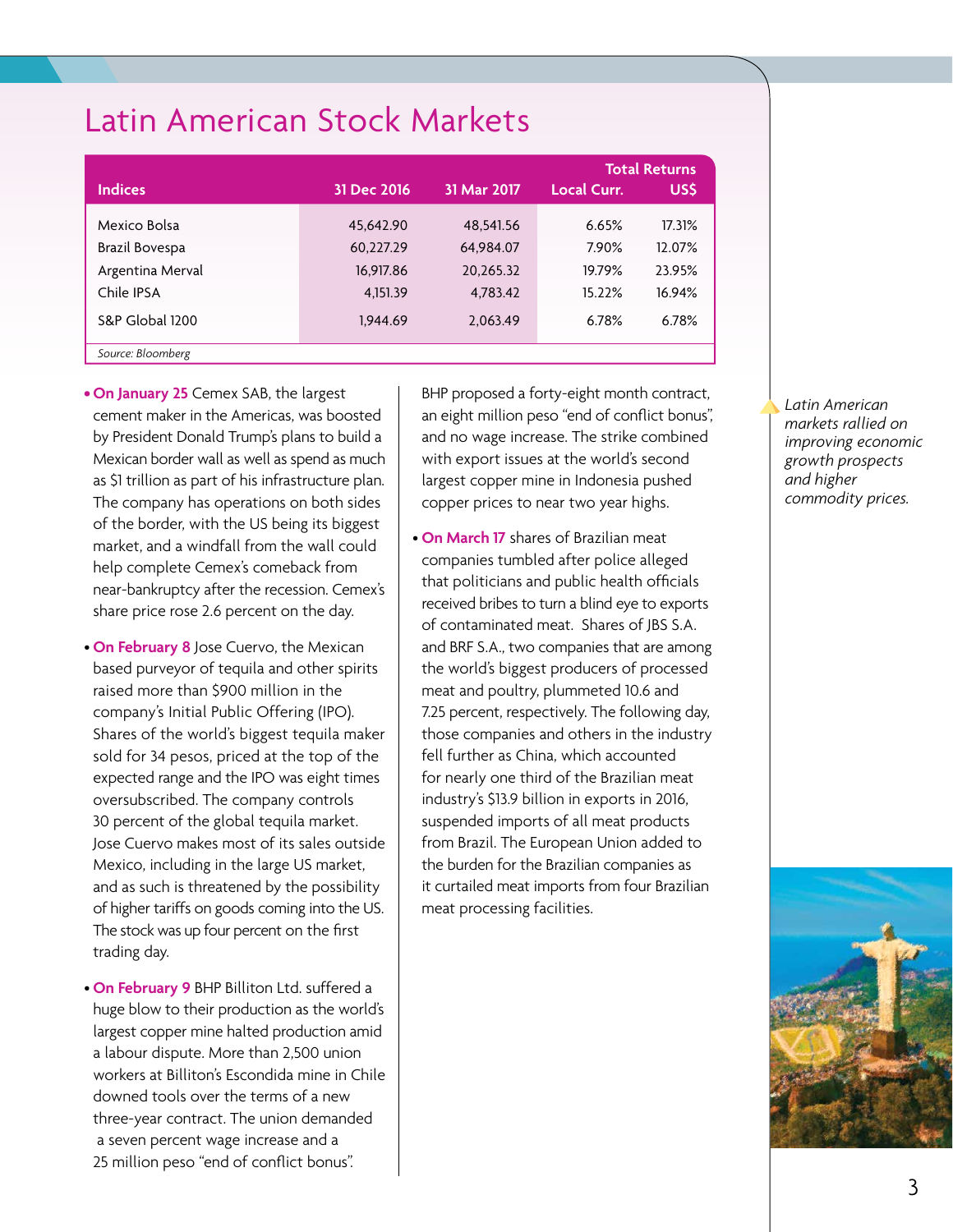# European Stock Markets

|                   |             |             | <b>Total Returns</b> |        |
|-------------------|-------------|-------------|----------------------|--------|
| <b>Indices</b>    | 31 Dec 2016 | 31 Mar 2017 | <b>Local Curr.</b>   | US\$   |
| <b>UK FTSE</b>    | 7.142.83    | 7.322.92    | 3.67%                | 5.33%  |
| Germany DAX       | 11.481.06   | 12,312.87   | 7.25%                | 8.77%  |
| France CAC 40     | 4.862.31    | 5,122.51    | 5.58%                | 7.08%  |
| Spain IBEX 35     | 9.352.10    | 10.462.90   | 12.54%               | 14.14% |
| S&P Global 1200   | 1.944.69    | 2,063.49    | 6.78%                | 6.78%  |
| S&P Europe 350    | 1.468.69    | 1,546.55    | 6.20%                | 7.71%  |
| Source: Bloomberg |             |             |                      |        |

*European markets rose supported by improving economic data and less political risk.*



**• On January 11** the UK's FTSE 100 Index closed at a new record after nine consecutive trading days of all-time highs since UK markets reopened after Christmas. Coming on the heels of its best annual performance relative to the Stoxx Europe 600 Index in three decades, the FTSE 100 climbed as a further depreciation of Sterling boosted exporters and drove commodity producers higher.

- **On January 24** British telecoms giant BT Group plc warned that the cost of an accounting scandal at its Italian business and broad weakness in the global market would impact operations. In October BT said that it was investigating the practices of the Italian division, BT Italia, and had taken a charge of £145 million. On January 24 BT tripled those charges to £530 million following a more in-depth, independent review of the situation. BT also warned that the outlook for both its international business and deals with the British public sector had deteriorated. BT plummeted 21 percent on the day.
- **On March 5** Deutsche Bank AG's management approved plans that included raising \$8.5 billion in an equity sale. The measures, which amount to an abandonment of CEO John Cryan's own turnaround plan, also meant that Germany's largest lender will put its investment banking and trading units back together. Deutsche Bank's shares fell 7.5 percent upon the announcement.

• **On March 6** Groupe PSA (the maker of Peugeot and Citroen cars) agreed to buy General Motors Company's (GM) Opel and Vauxhaul brands in a deal valued at €2.2 billion. Opel recently recorded its 16th consecutive full-year loss, but PSA's CEO Carlos Tavares said GM's European arm could be turned around using lessons from the French group's own recovery. He also vowed to return Opel and its British Vauxhaul brand to profit targeting an operating margin of two percent within three years and six percent by 2026, underpinned by €1.7 billion in joint cost savings. By acquiring Opel, PSA leapfrogged French rival Renault to become Europe's second-ranked carmaker by sales with a 16 percent market share compared to Volkswagen AG's 24 percent. PSA's shares jumped as much as 5.2 percent on the day.

• **On March 13** Intel Corporation announced the company has agreed to pay \$15.3 billion for Mobileye N.V., an Israeli company developing technology for self-driving cars. The price, which was 30 times Mobileye's projected revenue this year, confirms Intel's intent to build a strong position in the autonomous-vehicle market. Currently, Mobileye's computer vision systems underpin the advanced driver assists present in many new vehicles across a wide range of brands. Once the deal is finalized, Intel's Automated Driving Group will be integrated into Mobileye and run from Israel. Intel fell 0.7 percent while Mobileye rose 13.3 percent on the day.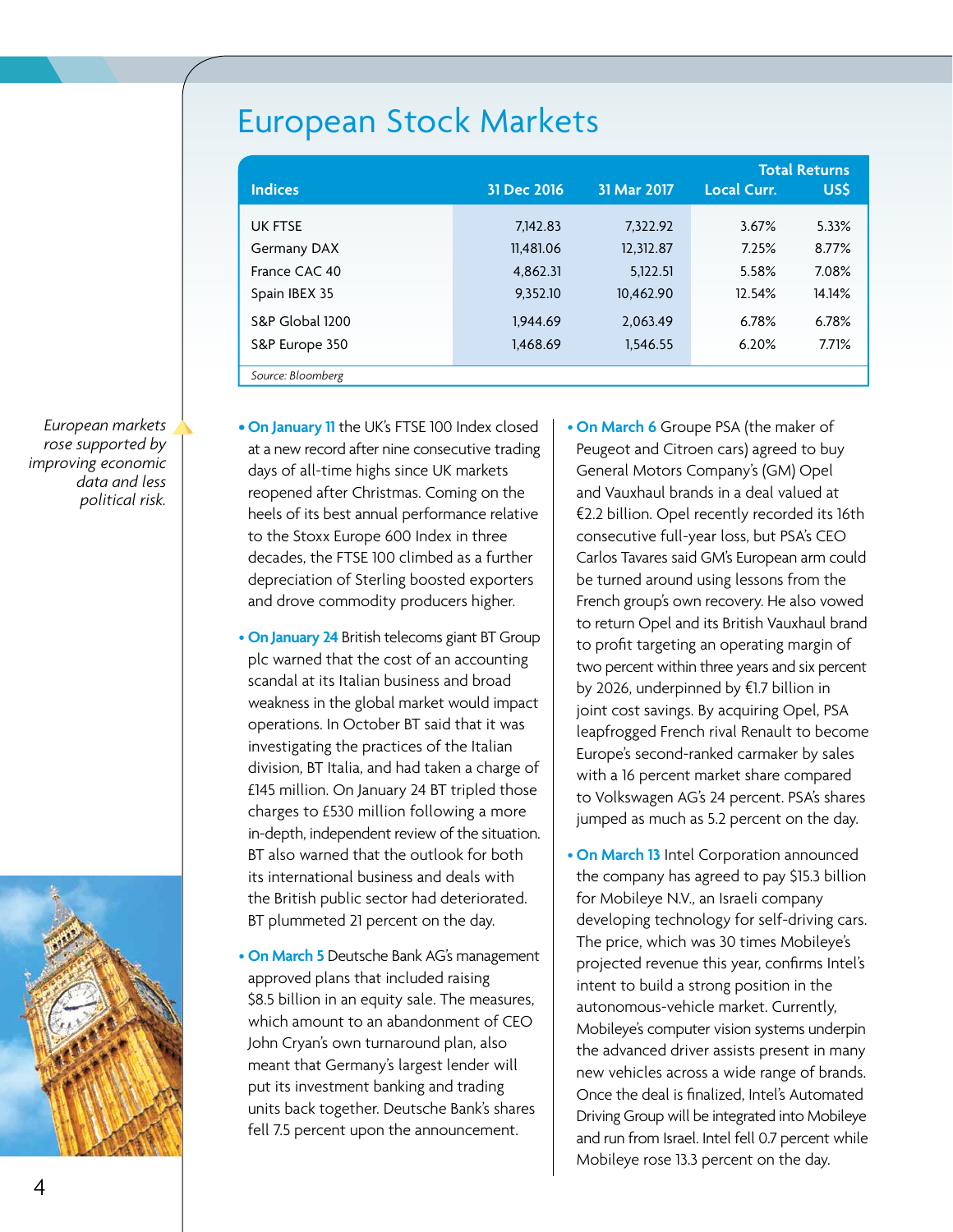# Pacific Rim Stock Markets

|                       |             |             | <b>Total Returns</b> |        |  |
|-----------------------|-------------|-------------|----------------------|--------|--|
| <b>Indices</b>        | 31 Dec 2016 | 31 Mar 2017 | <b>Local Curr.</b>   | US\$   |  |
| Japan Nikkei          | 19,114.37   | 18.909.26   | $-0.38%$             | 4.39%  |  |
| Hong Kong Hang Seng   | 22,000.56   | 24,111.59   | 10.14%               | 9.89%  |  |
| Hang Seng Red Chip    | 3.587.99    | 3.938.32    | 9.76%                | 9.52%  |  |
| Korea Kospi           | 2.026.46    | 2,160.23    | 6.60%                | 15.09% |  |
| Singapore STI         | 2,880.76    | 3.175.11    | 10.71%               | 14.69% |  |
| Taiwan TWSF           | 9,253.50    | 9,811.52    | 6.03%                | 13.15% |  |
| Australia ASX 200     | 5,665.80    | 5,864.91    | 4.82%                | 11.05% |  |
| S&P Global 1200       | 1,944.69    | 2,063.49    | 6.78%                | 6.78%  |  |
| FTSE Pacific ex-Japan | 426.74      | 477.24      | 12.61%               | 12.61% |  |
| Source: Bloomberg     |             |             |                      |        |  |

**• On January 17** Australian Bega Cheese Ltd. announced buying a suite of brands including the iconic yeast spread Vegemite, Zoosh salad dressings, and beef drink Bonox from Mondelez International Inc. The AU\$460 million deal will transform dairy producer Bega into a consumer-goods company. Bega said volatile commodity prices had made it difficult to make money manufacturing simple food ingredients, such as skimmed milk powder, and that the newly acquired assets are expected to generate annual revenue of about AU\$310 million. Bega's shares jumped 15.2 percent on the day.

• **On January 23** shares of China Galaxy Securities Co., Jilin JLU Communication Co., Ltd., and Guangdong Xiongsu Technology Co., Ltd. soared and were suspended from trading on the Shanghai Stock Exchange after they hit the daily limit of 44 percent above their Initial Public Offering (IPO) prices. Investors had requested to buy far more stock than quantities available in the offerings – with Galaxy Securities reporting an oversubscription rate of 481 times, JLU reported 2,683 times, and Xiongsu 2,356 times. Investors in Shanghai and Shenzhen have a history of chasing IPOs for speculative gains. In 2015, the China Securities Regulatory Commission suspended IPOs for four months in order to stabilise the market.

• **On February 15** SoftBank Group Corp. confirmed buying Fortress Investment Group, LLC for \$3.3 billion. The deal will push the Japanese telecom and internet company into hedge funds and alternative investments. SoftBank's shares rose 1.5 percent while those of US based Fortress jumped 28.6 percent on the day of the announcement.

• **On March 15** Toshiba Corp. delayed its earnings announcement for the second time after previously having gained approval to postpone the release of Third Quarter 2016 earnings until April 11. The company said it is re-evaluating Westinghouse Electric's position within the group and may deconsolidate the US nuclear unit by selling a controlling equity stake. Westinghouse has been at the center of Toshiba's most recent problems amid cost overruns on nuclear projects and related litigation. Toshiba's share price fell as much as 8.1 percent on the day. On March 29 Westinghouse filed for Chapter 11 bankruptcy resulting in an expected net loss of more than \$9 billion for Toshiba for fiscal 2016. This would give Toshiba the biggest net loss in its 140-year history and the company is now expected to end fiscal 2016 with negative net worth.

*Asian Emerging Markets rebounded strongly in the quarter.*

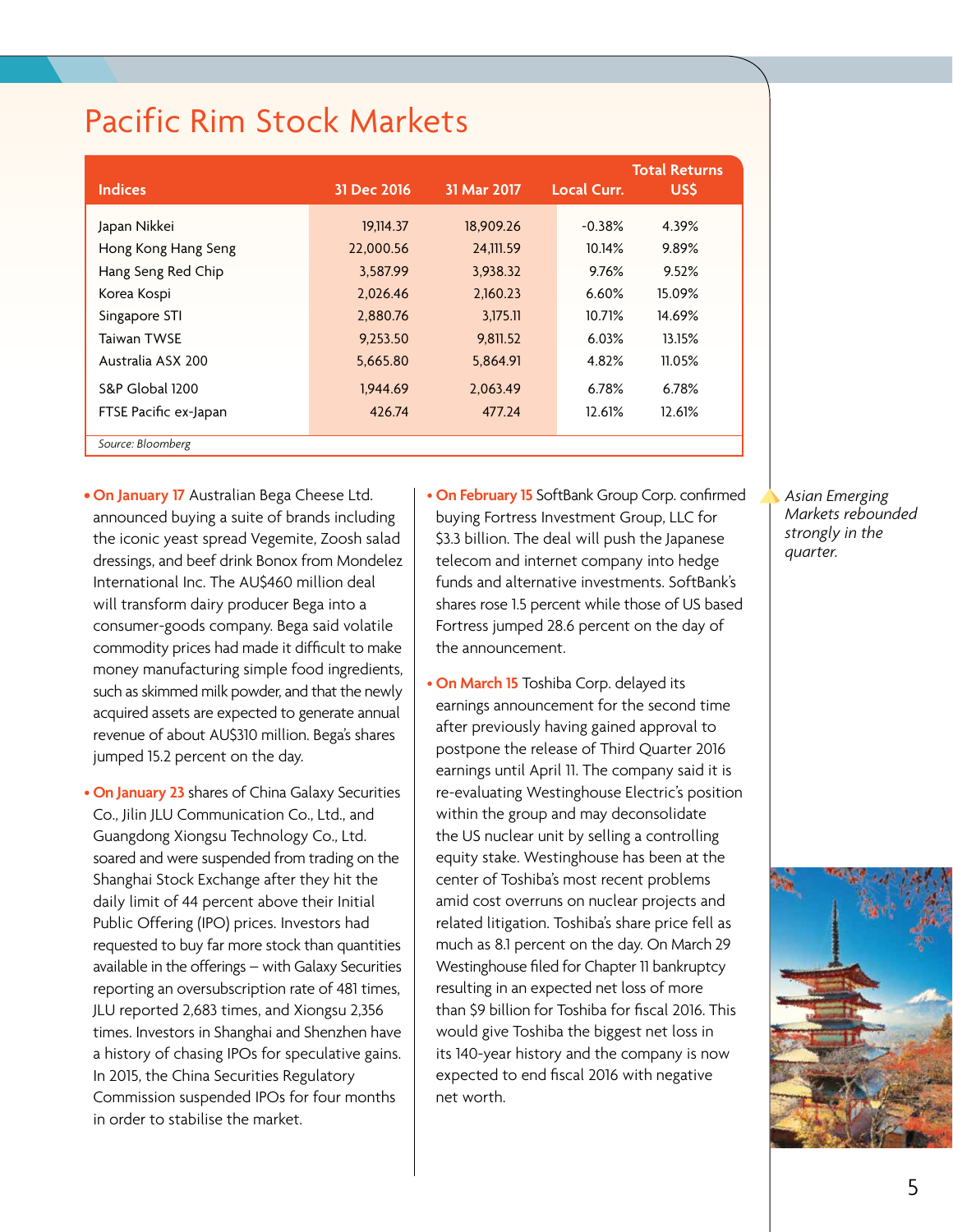# Bermuda & Cayman Stocks

| <b>Indices</b>             | 31 Dec 2016 | 31 Mar 2017 | <b>Total Returns</b><br>US\$<br><b>Local Curr.</b> |        |  |
|----------------------------|-------------|-------------|----------------------------------------------------|--------|--|
|                            |             |             |                                                    |        |  |
| <b>BSX Index</b>           | 1,923.79    | 1,939.78    | 3.51%                                              | 3.51%  |  |
| <b>BSX</b> Insurance Index | 1.770.73    | 1,852.95    | 4.64%                                              | 4.64%  |  |
| S&P Global 1200            | 1,944.69    | 2,063.49    | 6.78%                                              | 6.78%  |  |
| <b>Stocks</b>              |             |             |                                                    |        |  |
| Ascendant Group Ltd.       | 6.75        | 7.50        | 12.28%                                             | 12.28% |  |
| <b>Butterfield Bank</b>    | 31.30       | 31.50       | $1.60\%$                                           | 1.60%  |  |
| Caribbean Utilities        | 12.75       | 13.49       | 7.20%                                              | 7.20%  |  |
| Consolidated Water Co.     | 10.85       | 11.65       | 8.08%                                              | 8.08%  |  |
| XL Group PLC               | 37.26       | 39.86       | 7.57%                                              | 7.57%  |  |
|                            |             |             |                                                    |        |  |
| Source: Bloomberg          |             |             |                                                    |        |  |

*Local shares posted positive returns in the First Quarter.*



**• On January 26** Consolidated Water Co. Ltd. (CWCO) fell 5.2 percent on the back of analyst reports highlighting that CWCO's business model makes the company's profitability reliant on uncertain government contracts at the same time as competition is increasing. CWCO operates desalination plants and the only access the company has to salt water is via government contracts, licenses and agreements in countries where the plants operate. Meanwhile, other water utility companies utilize methods such as reservoirs, wells, and the treatment of groundwater. For CWCO the 100 percent reliance on desalination plants has become a major problem in renegotiating existing government contracts in Tortola, the Cayman Islands and Bahamas.

• **On February 14** Bank of N.T. Butterfield & Son Limited announced net income of \$115.9 million for the year ending December 31, 2016, representing a 50 percent increase over the previous year. Butterfield also announced a common dividend payout of \$0.32 – an increase of 220 percent of the prior year's payout. The earnings report highlighted the full integration of the HSBC wealth management business in Bermuda and the successful IPO in September 2016. Further, Butterfield conducted a secondary public offering with all of the shares in the offering sold by certain existing

shareholders. Shares of the Bank are up 40 percent since its initial IPO.

• **On March 7** One Communication Limited announced their share buyback plan programme which One's CEO Frank Amaral said would enhance shareholder value further. The Bermuda company recently rebranded from Keytech Ltd. and announced infrastructure investments to the tune of \$20 million to support new FibreWire broadband investment.

• **On March 14** Ascendant Group Limited announced ten job cuts with the bulk coming from management and supervisory at Belco, air conditioning firm Air Care, and at Ascendant. Sean Durfy, President and CEO of Ascendant, said the changes to the organizational structure were necessary and would increase synergies as well as improve efficiencies across the group of companies. Further, Durfy said that amid the introduction of new regulatory fees and the cost to maintain ageing infrastructure, the companies need to operate more efficiently to deliver the service Bermudians expect and deserve.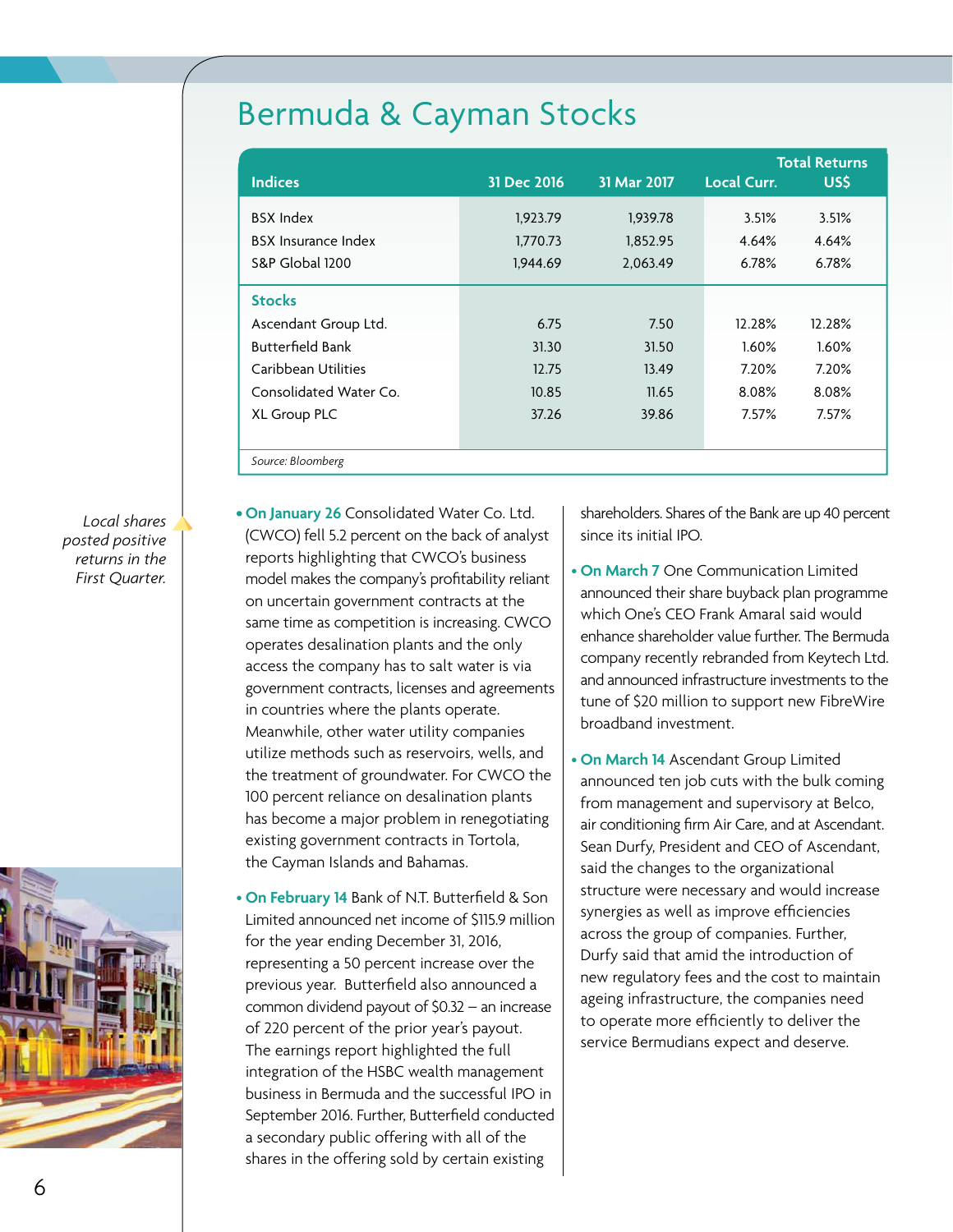# Global Bond Markets

|                                | (Yield to Maturity) |             | <b>Total Returns</b> |                 |
|--------------------------------|---------------------|-------------|----------------------|-----------------|
| <b>Indices</b>                 | 31 Dec 2016         | 31 Mar 2017 | Local Curr.          | USS <sub></sub> |
| US 2 Year                      | 1.19%               | 1.26%       | 0.24%                | 0.24%           |
| US 10 Year                     | 2.44%               | 2.39%       | 0.79%                | 0.79%           |
| US 30 Year                     | 3.07%               | 3.01%       | 1.30%                | 1.30%           |
| Canadian 10 year               | 1.72%               | 1.63%       | 1.24%                | 2.17%           |
| Australian 10 year             | 2.77%               | 2.70%       | 1.20%                | 7.11%           |
| UK Gilt 10 Year                | 1.24%               | 1.14%       | 2.01%                | 3.74%           |
| German Bund 10 Year            | 0.20%               | 0.33%       | $-0.29%$             | 0.99%           |
| Japanese 10 Year               | 0.04%               | 0.07%       | $-0.12%$             | 4.87%           |
| Citigroup                      |                     |             |                      |                 |
| 3-7 Year Treasury Index        | 1,412.00            | 1,420.90    | 0.63%                | 0.63%           |
| 7-10 year Treasury Index       | 1,784.60            | 1,801.11    | 0.93%                | 0.93%           |
| 1-10 Year US Corp. Bond Index  | 1,730.86            | 1,746.69    | 0.91%                | 0.91%           |
| World Gov't 7-10 Yr Bond Index | 1,155.81            | 1,174.42    | 1.61%                | 1.61%           |
| Source: Bloomberg              |                     |             |                      |                 |

- **• On January 11** Brazil's central bank unexpectedly slashed the benchmark interest rate by 75 basis points to 13.0 percent in an attempt to revive the country's fragile but stabilizing economy. The cut was the deepest yet of the current easing cycle which began in October 2015. While inflation has slowed to the lowest level in over two and a half years, high debt levels and waning confidence among both businesses and consumers still hinder growth.
- **On January 31** bond issuers, including AT&T Inc., Seagate Technology Plc and Bank of New York Mellon Corp., brought total bond sales for the month to over \$184 billion – a new record. Investors had expected a busy month as January is historically a heavy period for issuance, but surprise issuance from Microsoft Corporation, coupled with larger-than-expected offerings from banks that were meeting regulatory capital requirements, sent volumes soaring. Some issuers also raised debt before the inauguration of President Donald Trump on the potential for rising interest rates.
- **On February 16** the ECB signalled it will relax rules on the sovereign bonds it buys to help maintain the bank's accommodative policy stance. The central bank said "limited and temporary deviations" over how it decides which bonds to buy were "possible and

inevitable". Prices rallied in particular on Italian and Spanish sovereign bonds after the announcement.

- **On March 9** Lipper Fund Data showed investors were spurning US-based high-yield junk bond funds amid net withdrawals of \$2.1 billion during the week ended March 8, the most since November 2016. The flight from lower-grade corporate debt followed strong performance in the asset class which could be challenged by the Fed raising interest rates and a sharp oil sell-off as energy producers are heavily represented in junk bond indexes. In the week, crude prices fell by over nine percent as record US inventories fuelled doubts about the effectiveness of the OPEC deal to curb a global glut.
- **On March 15** the Federal Reserve raised the benchmark lending rate by 25 basis points and signaled more vigilance as inflation approaches the central bank's target of 2.0 percent. Investors had fully expected the increase to range between 0.75 percent and 1.0 percent following strengthening economic reports and unusually clear signals from Fed Governors earlier in March.

*Shorter-dated Treasury yields rose as the Fed raised rates and indicated further hikes.*

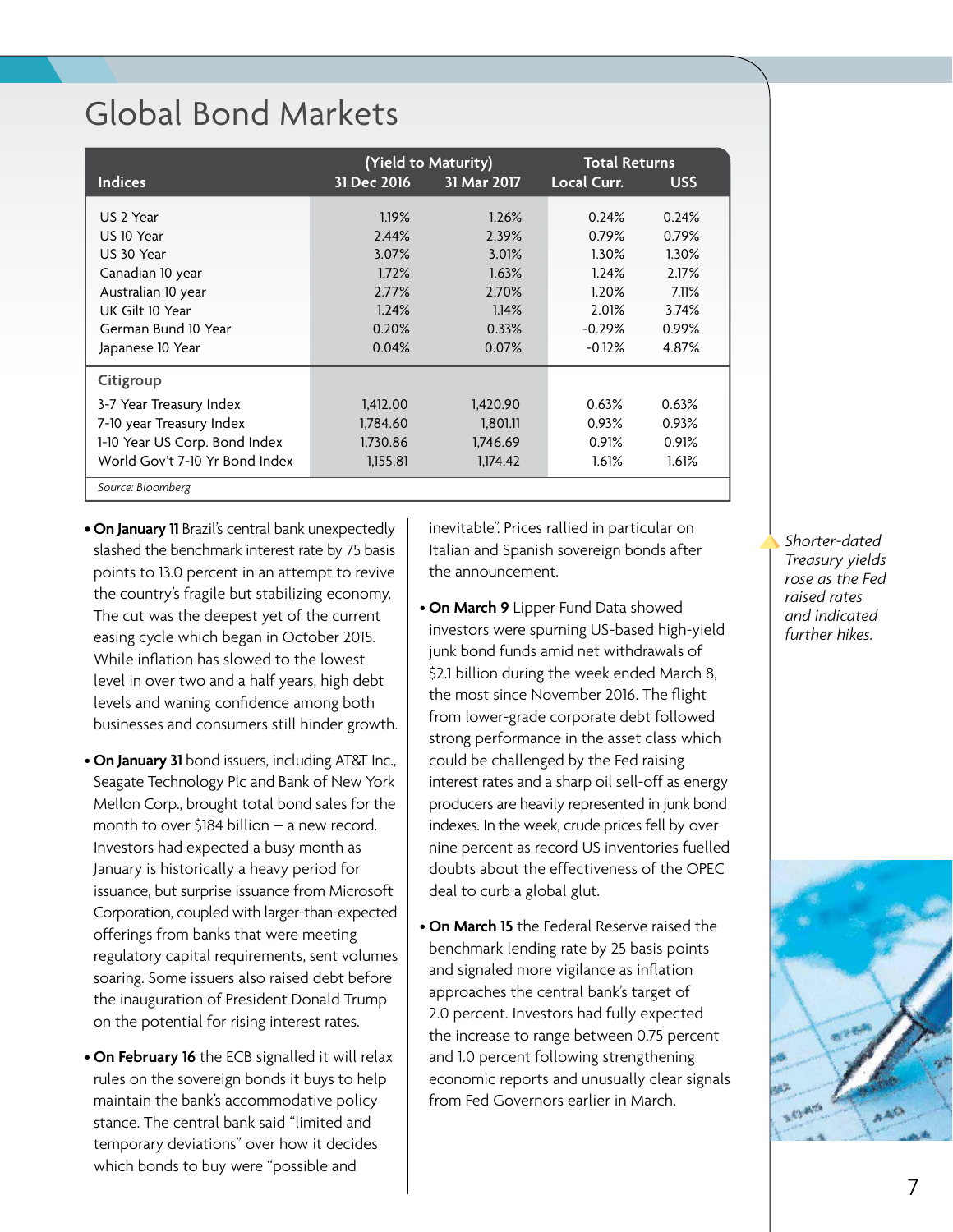# World Currency Markets

| <b>Value of Currency</b> | US\$1 = value in local currency |             |               |  |
|--------------------------|---------------------------------|-------------|---------------|--|
| <b>Currency</b>          | 31 Dec 2016                     | 31 Mar 2017 | <b>Change</b> |  |
| Australian Dollar        | 1.3873                          | 1.3108      | 5.8%          |  |
| Brazilian Real           | 3.2552                          | 3.1220      | 4.1%          |  |
| <b>British Pound</b>     | 0.8104                          | 0.7968      | 1.7%          |  |
| Canadian Dollar          | 1.3441                          | 1.3318      | 0.9%          |  |
| Euro                     | 0.9509                          | 0.9388      | 1.3%          |  |
| Japanese Yen             | 116.9600                        | 111.3900    | 5.0%          |  |
| Swiss Franc              | 1.0190                          | 1.0026      | 1.6%          |  |
| Source: Bloomberg        |                                 |             |               |  |

*The US dollar weakened against all majors amid dovish comments from Fed Chair Yellen and as President Trump failed to push economic reforms through Congress.*



- **• On January 17** Sterling appreciated 3.1 percent against the US dollar and 2.0 percent versus the euro following Prime Minister Theresa May's hardball speech outlining the terms she will pursue in Britain's exit from the EU. She said Britain will leave the common market, stop sending cash to Brussels (some non EU members still pay the equivalent of the EU membership fee to gain common-market access) and tighten borders. May said she will fight for tariff-free European trade and a common financial regulatory framework which would allow London-based banks to continue to do business in Europe. On March 14 May received the parliamentary approval the courts ruled was necessary to formally trigger Article 50. Still, it was not clear what UK she will lead out of the EU as Scotland began legal proceedings to hold another referendum on independence whilst Northern Ireland might be allowed to combine with the Republic of Ireland.
- **On March 6** the Mexican peso strengthened against the US dollar to the highest level in nearly four months as the central bank auctioned new currency hedge instruments that expanded the bank's tool kit of measures it can use to support the peso. Banco de Mexico's move, combined with dovish comments from several top Trump administration officials stressing the importance of maintaining positive relations

with the US's southern neighbour, resulted in the peso appreciating 10.7 percent against the US dollar in the quarter.

- **The US dollar** depreciated against most major currencies in the quarter as Fed Chair Yellen's press conference after the Fed rate hike on March 15 dampened market expectations for a more aggressive Fed. This supported risk appetite in particular for Emerging Market assets. Uncertainties surrounding details of the new US administration's fiscal and trade policies further weighed on the dollar in the quarter.
- **The euro outperformed** both the US dollar and Sterling after the ECB left the policy rate unchanged and reiterated monthly asset purchases will be scaled back to €60 billion from April, as expected, but importantly added that downside risks to growth have become "less pronounced". Stronger than expected business survey indicators further boosted the euro.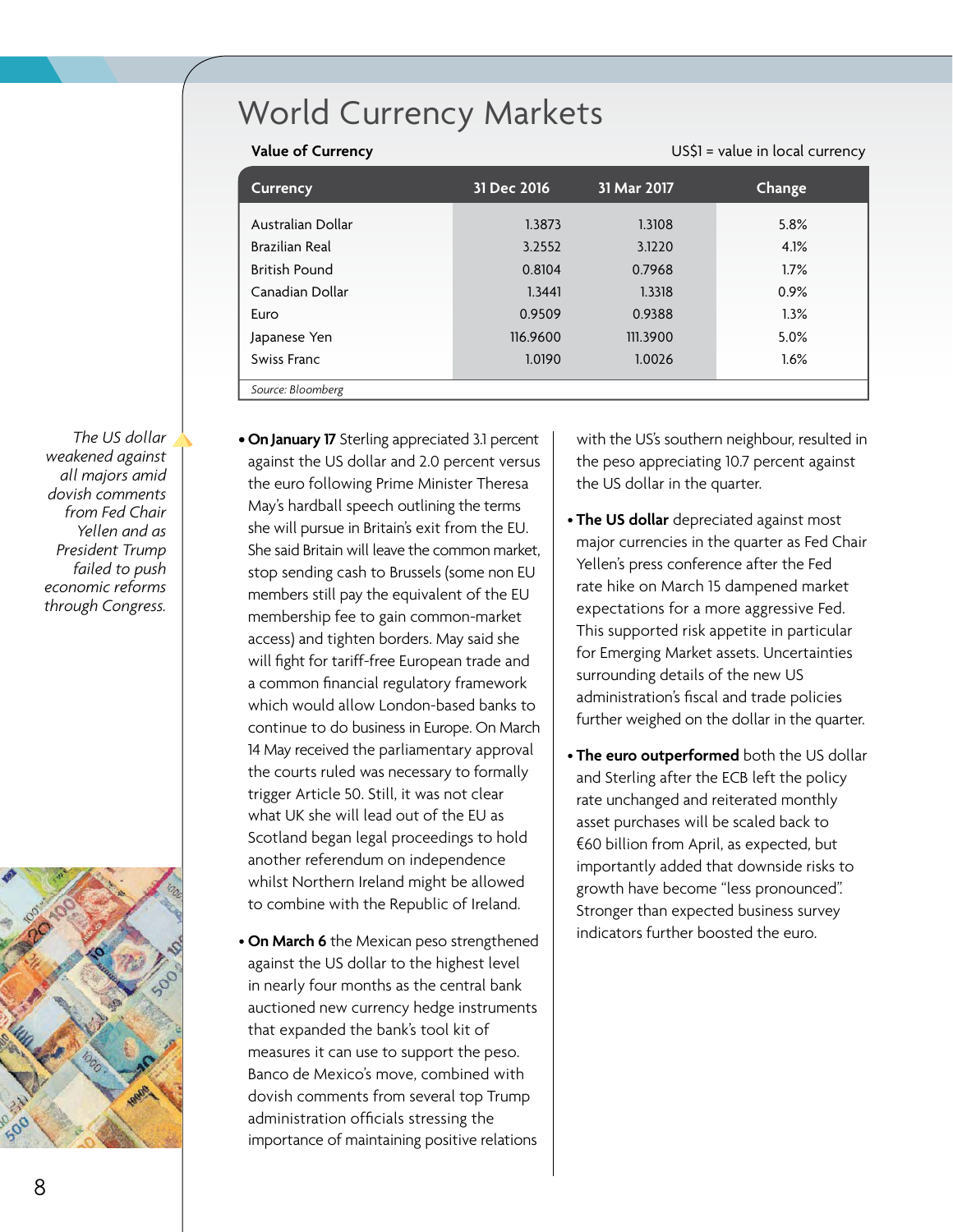

### **Global economic growth will pick up modestly to an annualized rate of 3.2 percent for 2017.**

- Ongoing and projected fiscal initiatives in the US and China are expected to push global growth higher.
- •In the US, policy choices including the composition of the Trump administration's fiscal spending, taxation, regulation and trade, will impact growth outcomes.
- Growth is rising modestly in the eurozone and there are encouraging signs of business investment picking up.
- Economic growth in Japan remains sluggish as domestic demand is subdued.

## **Yields in most major economics will rise gradually as economic growth improves and some monetary stimulus is pulled back.**

- As core inflation rates in advanced economies come in below the respective central banks' targets, monetary policy can stay accommodative or only slowly normalize.
- We expect two more rate hikes from the Fed in 2017 given improving growth and a strengthening labour market.
- The ECB should keep the benchmark rate unchanged until inflation rises and is sustained.

## **Dovish comments from the Fed combined with the Trump administration's struggles to get fiscal policy through Congress is weighing on the US dollar.**

• Political risk aside, the euro could appreciate against the US dollar if the economic outlook in Europe improves.

- Sterling will be volatile as the EU negotiations get underway.
- The Canadian dollar is likely to trade in a tight range with the US dollar near term as oil prices stabilize.

## **Commodity prices will trend higher as global growth and industrial activity climbs higher in 2017.**

- Expansionary US fiscal policy and upcoming less restrictive pollution standards are supporting crude oil prices.
- US growth optimism, stable China demand, and an improving industrial profile in Europe are supporting base metal prices.
- We expect gold prices to be range bound but may fall should the Fed indicate more aggressive rate hikes.

### **We are optimistic on the outlook for global equities amid an improving cyclical backdrop, reacceleration in corporate earnings, and gradual rate hikes from the Fed.**

- Threats to global trade from protectionist policies and a potential US border tax are key risks to our outlook.
- We are overweight Japanese equities as Japanese company earnings are more sensitive to an uptick in global growth than other developed markets.
- We are gradually becoming more positive on Emerging Markets and favour Hong Kong, Taiwan and India.

*Information has been obtained from sources believed to be reliable, but its accuracy and completeness, and the opinions based thereon, are not guaranteed and no responsibility is assumed for errors and omissions.*

*Certain statements contained within are forward looking statements including, but not limited to, statements that are predictions of or indicate future events, trends, plans or objectives. Undue reliance should not be placed on such statements because by their nature, they are subject to known and unknown risks and uncertainties.*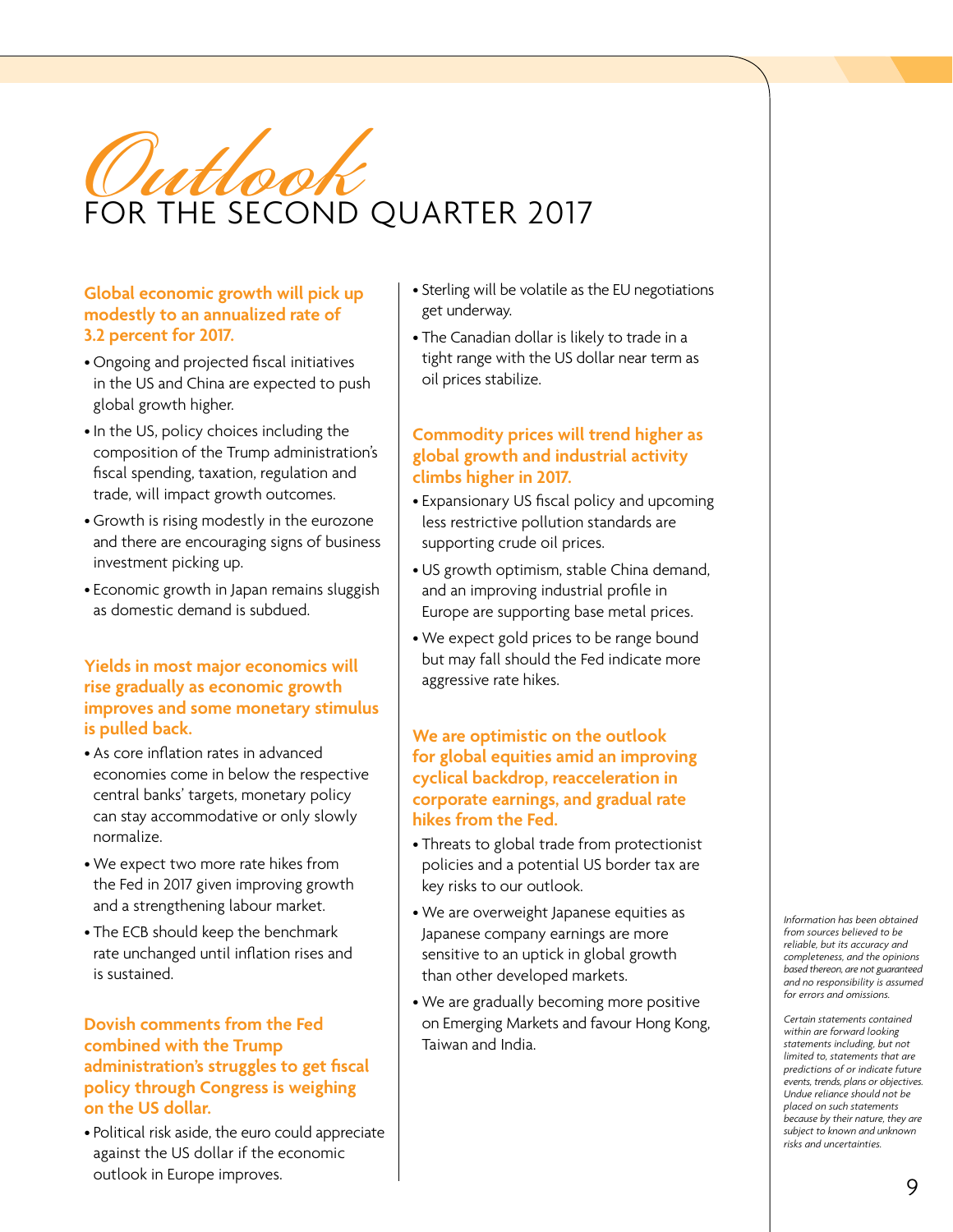*"The pace of global growth is the key driver of U.S. exports, so 2017 should see a significant rebound."*

Pantheon Macroeconomics, March 27, 2017



### **The World**

Ongoing and projected fiscal initiatives in the US and China, coupled with an easier stance in the eurozone and initiatives in other economies such as Canada, are expected to push global economic growth higher. Business and consumer confidence has improved in both advanced as well as in some emerging economies since the turn of the year; but consumption, investment, and trade are far from strong and economic growth remains below its pre-crisis pace. Headline inflation has climbed in most countries as a result of higher energy prices following the OPEC agreement in November 2016 to cut production. However, underlying inflation is soft and despite more people entering the workforce and unemployment rates falling in major economies, wages are not rising substantially. The policy divergence of major central banks is increasing and heightens the risk of currency volatility. Risks to Emerging Market economies are high including elevated corporate debt and rising non-performing loans. We agree with Bloomberg consensus estimates that global GDP growth will pick up modestly to an annualized rate of 3.2 percent in 2017 and 3.4 percent in 2018 from 3.1 percent in 2016.

Uncertainty in many countries about future policy actions and the direction of politics is high. Many countries have new governments, face elections this year, or rely on coalition or minority governments. Rising inequality and growing concern about the fairness of society may undermine trust and confidence in governments. Political tensions could lead to less predictable outcomes, including progress on implementing necessary policy reforms required to achieve strong and inclusive growth.

#### **North America**

Domestic demand is set to strengthen in the US over the next two years boosted by fiscal spending, rising employment, gains in household wealth, and a gradual upturn in energy production. GDP growth is forecast to be at an annualized rate of 2.2 percent in 2017 before picking-up to 2.3 percent in 2018. Policy choices, including the composition of fiscal spending, taxation, regulation and trade, are likely to have a significant impact on growth outcomes. President Donald Trump's approval rating, as measured by the RealClearPolitics poll average, has as of this writing slipped back to its post-inauguration low. Should the trend persist, this could embolden Democrats and some members of his own party to resist new legislation. Tax reform has taken a back seat to repealing and replacing Obamacare. The Trump administration's plans for substantial infrastructure spending may not occur until after tax reform has been completed. This means deferring stimulative changes into 2018 and possibly beyond.

Growth in Canada is expected to increase to an annualized rate of 2.1 percent in 2017, supported by fiscal initiatives, export-market growth, and as the slowdown in energy-sector investment bottoms out. The biggest risk to our outlook is weak overall business investment, which contracted by more than 15 percent in Fourth Quarter 2016, and by almost eight percent for 2016 as a whole.

#### **Europe**

The eurozone is looking at modest economic growth of 1.6 percent in 2017 on the back of highly accommodative monetary policy before slowing to 1.5 percent in 2018, as per Bloomberg consensus estimates. Business investment is showing encouraging signs of strengthening although more fiscal initiatives are required for the region. Although euro area-wide unemployment is falling steadily, the rate remains above nine percent and particularly worrying for current demand and

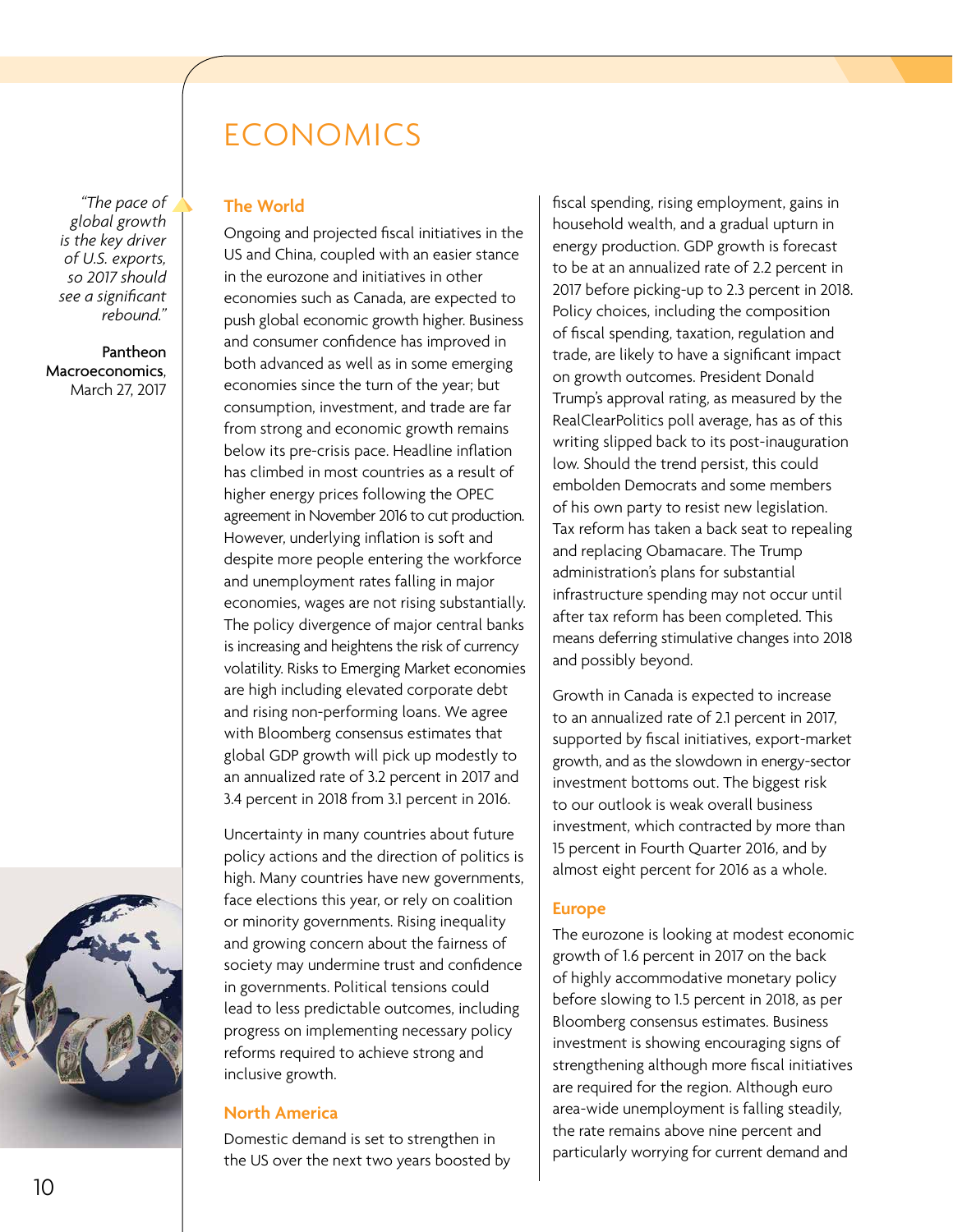future potential growth is youth unemployment which stands at 20 percent.

UK growth is expected to ease to 1.7 percent in 2017 and 1.3 percent in 2018 as rising inflation weighs on real incomes and consumption and business investment weakens amidst uncertainty about future trading relations after Brexit.

#### **Pacific Basin/Asia**

Economic growth in Japan remains sluggish at an annualized rate of 1.1 percent in 2017 on the back of highly accommodative fiscal policy and a global rebound before declining to 1.0 percent in 2018 on weaker public spending. The large fiscal package passed in October 2016 will be spent largely in 2017-18 and extra support is possible as domestic spending is subdued.

In China, growth is expected to trend lower to 6.5 percent in 2017 from 6.7 percent in 2016 as the economy transitions towards services, domestic consumption, while working off excess housing supply and ensuring credit developments are sustainable. Demand is being supported by expansionary fiscal policy which is boosting private investment and trade.

Recent demonetization of large bank notes caused temporary disruption to India's economy which is now expected to slow to an annualized rate of 6.8 percent in 2017 before picking up to 7.4 percent in 2018. A new, more streamlined goods and service tax is expected in 2017 and should improve the ease of doing business. Ongoing efforts to bring the sizable cash economy into the open will broaden the tax base, help alleviate perennial fiscal deficits, and allow for much needed infrastructure spending.

#### **Latin America**

Growth in South America disappointed in 2016 but prospects are gradually improving

on the back of rising commodity prices. For 2017 annualized economic growth is estimated at 2.0 percent, up from -1.5 percent in 2016.

In Brazil, the ongoing Odebrecht scandal has hit sentiment but leading economic indicators suggest that the economy is stabilizing due to falling inflation, a stable currency, and the strength of the export sector.

In Chile, the government has imposed an austere budget for 2017 after the nation's budget deficit rose to a six-year high in 2016. Lower copper prices have weighed on Chile's economy in recent years but prices have risen and should boost revenues. On the other hand, the recently ended 43 day strike at the Escondida mine will result in a temporary drag on growth.

Meanwhile, the fiscal picture in Argentina has improved. President Macri's market-friendly policies – which will continue to attract foreign investment – combined with falling inflation and interest rates will help boost sentiment and activity. Potential US protectionism could hit Argentina's agricultural exports and poses a risk to the downside.

We expect only subdued growth in Mexico in 2017 amid tighter monetary conditions, declining mining activity and announced fiscal spending cuts.

*"This is a historic moment from which there can be no turning back. Britain is leaving the EU."*

Theresa May, Prime Minister of the United Kingdom, March 29, 2017

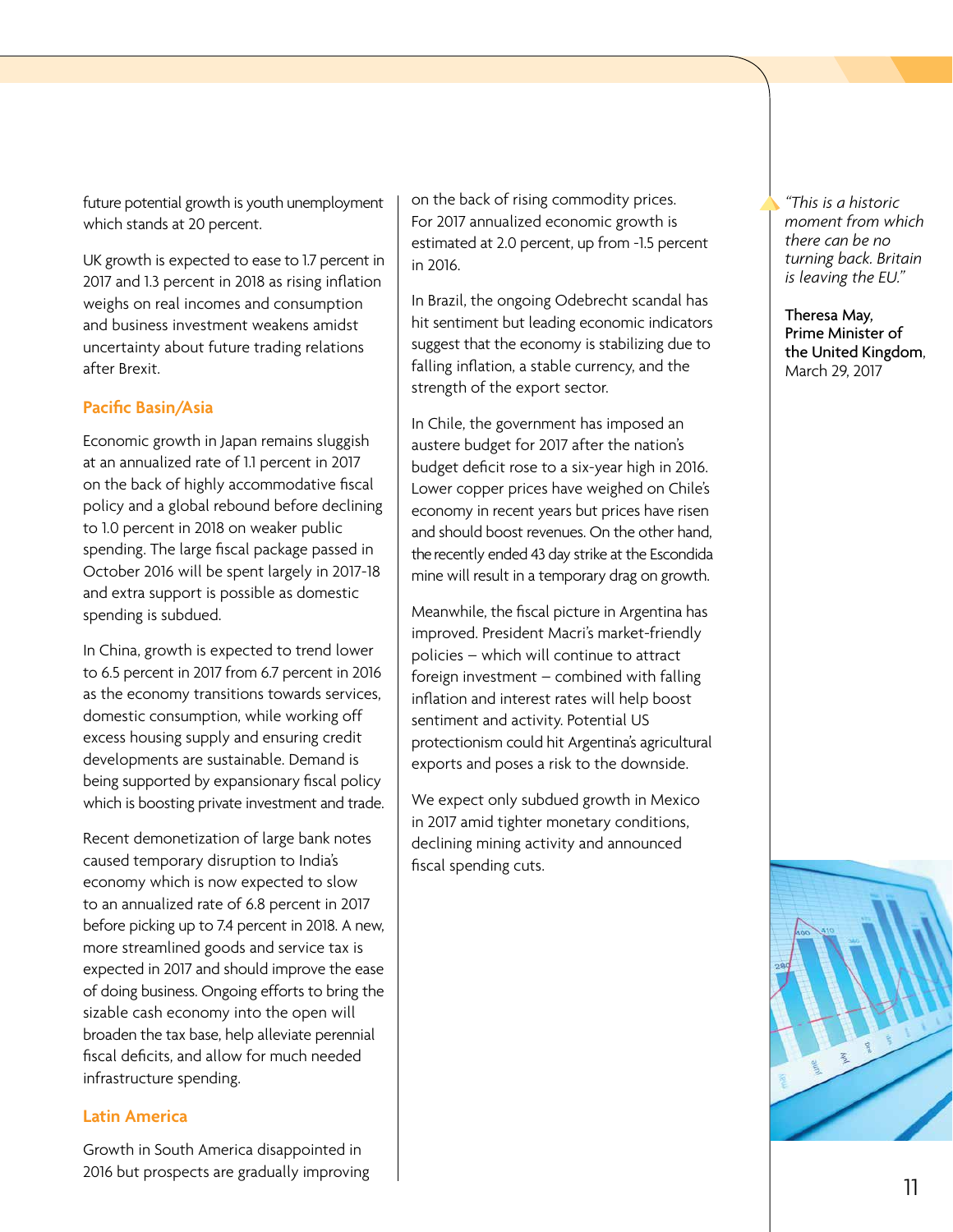# BONDS

global economic recovery.

We agree with consensus estimates of a gradual rise in Treasury yields and two further

Yields in most major advanced economies are likely to rise gradually as global economic growth improves and some monetary stimulus is pulled back. Holding back a sharper increase in yields is persistent low inflation in the developed world. Granted, headline inflation rates have climbed, but that is due to higher oil prices year-over-year which can be transitory. As core inflation rates in advanced economies come in below their respective central banks' targets, monetary policy can stay accomodative or, as in the case in the US, gradually start to normalize to support the

*"US government bond yields should stabilize as markets await further action from the Trump administration."*

UBS House View, March 2017

> interest rate hikes from the Fed in 2017 given improving economic growth, a strengthening labour market, and an inflation rate closer to the Fed's two percent target (which is not a ceiling). Under Fed Chair Yellen the Fed is likely to err on the side of caution and be more accommodative than restrictive. If need be, the Fed can always raise rates quickly and aggressively. We expect the yield curve to flatten as the economy grows and as the Fed responds by gradually raising short term rates while long-term yields move sideways amid soft inflation. Financial markets are pricing in some form of fiscal stimulus, perhaps tax cuts and/or increased spending and perhaps a reduction in regulations from the new Trump administration. Those developments could be important to overall economic growth and the future path of Fed policy and, by extension, pose a big risk to our outlook.

Improving economic growth, declining unemployment, reduced deflation fears, and increasing discussions from the ECB to end the central bank's current easing measures should push yields in the eurozone higher. The ECB's quantitative easing (QE) programme has been extended until the end of 2017, but as of April, the central bank's monthly bond purchases will be cut to €60 billion from €80 billion. This reduced uptake by the ECB from the market could put further upward pressure on yields in the region as bond demand weakens. Some market pundits also speculate that the ECB could withdraw monetary support and raise the benchmark rate before the QE programme ends. In our view this is unlikely to happen as the ECB more likely wishes to see stronger growth and most importantly higher inflation before raising the benchmark rate.

Potential uncertainties surrounding Brexit and most likely a willingness from the Bank of England governors to disregard temporary spikes in inflation mean that the benchmark rate will stay at 0.25 percent until the UK's departure from the EU. Nevertheless, global factors are likely to pull yields gradually higher over the course of the year.

We expect only a gradual economic recovery in Canada and agree with consensus that the Bank of Canada will keep the benchmark rate unchanged this year. Yields, however, are likely to trail higher in line with those in other Developed Markets.

Credit spreads should remain stable over the balance of this year amid gradually improving economic growth, a pragmatic approach toward interest rate normalization by the Fed, and a reacceleration in corporate profits.

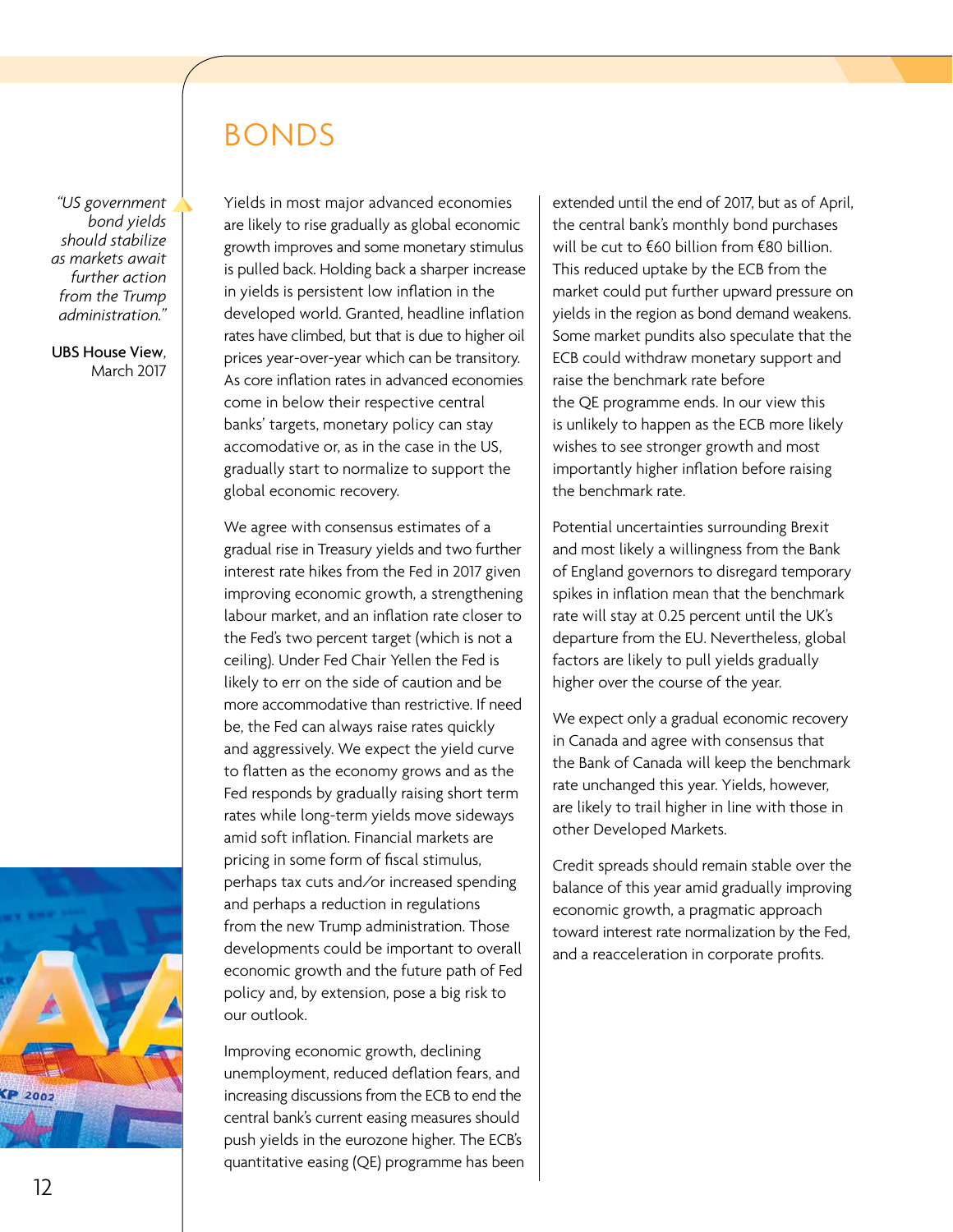# **CURRENCIES**

We believe the bulk of the US dollar rally that followed Trump's win in the Presidential election is over. Dovish comments from the Fed after the March rate hike combined with a failure for the Trump administration to pass amendments to the Affordable Care Act through Congress are weighing on the US dollar. Until Congress passes tax and/or significant infrastructure bills the US dollar is likely to remain depressed. The proposal to force repatriation of corporate profits held overseas is unlikely to lead to significant US dollar inflows as estimates show most of the overseas cash is already held in US dollars. Should substantial bills be passed and the Fed become a little more hawkish, the US dollar is likely to flip around and strengthen against most majors.

In the absence of more aggressive Fed interest rate increases (we expect another two 25 basis point hikes this year) or a rise in European political risk, we believe there is room for the euro to appreciate against the US dollar near term. Recent comments from ECB members paint a rosier picture of the region's economic outlook, unemployment is declining, and business survey indicators are improving. For significant euro strength we need stronger signs of economic recovery in the region, a rise in core inflation, and a narrowing in interest rate spreads relative to US Treasuries. In the unlikely case of France voting for a populist President in May, the euro may depreciate sharply and could even break parity with the US dollar.

So far the UK economy has proven fairly resilient following the Brexit vote and we believe Sterling has room to appreciate versus the US dollar  $-$  in particular if the Trump administration's fiscal stimulus plans are scaled back or deferred and tax reforms softened to pass Congress. Still, Sterling is bound to remain vulnerable and subject to periods of high volatility as the EU negotiations get underway.

Despite global equity markets rallying in the first quarter, the Japanese yen appreciated against the US dollar following the Fed's 'dovish' interest rate hike in March which resulted in lower Treasury yields. We believe the yen could strengthen towards 108 as the Fed seems comfortable with gradual rate hikes and the Trump administration struggles to get fiscal policy through Congress. Should one or two bills be passed quickly, we expect the yen to weaken, in particular as Bank of Japan Governor Kuroda on March 24, 2017 said there is "no reason" to raise the bank's target yields now with inflation so far from the two percent target – offering his strongest denial to date of the chance of withdrawing the Bank of Japan's massive stimulus anytime soon.

The Canadian dollar is likely to trade in a tight range with the US dollar near term as oil prices stabilize. As the status quo (Bank of Canada holding the benchmark rate unchanged; Fed on a path to higher rates) is already priced into the market, there should be no further loonie depreciation. On the flipside, a more conciliatory tone from the Trump administration towards the US' trading relationship with Canada, following Trump's "wonderful" meeting with Prime Minister Trudeau, has reduced political and economic uncertainty.

The Australian dollar is well supported by rising base metal prices and stable growth in China. The Reserve Bank of Australia has become more optimistic on the prospects for the economy but is likely to keep rates unchanged well into the latter part of 2017 as spare capacity remains in the labour market, wage growth is slow, and inflation is below target. This will put a dampener on further Australian dollar strength near term.

*"Jawboning will certainly have intraday impacts, since the Trump administration has a preference for a weaker U.S. dollar."*

Mark McCormick, Head of Foreign Exchange Strategy, Toronto-Dominion Bank, March 30, 2017

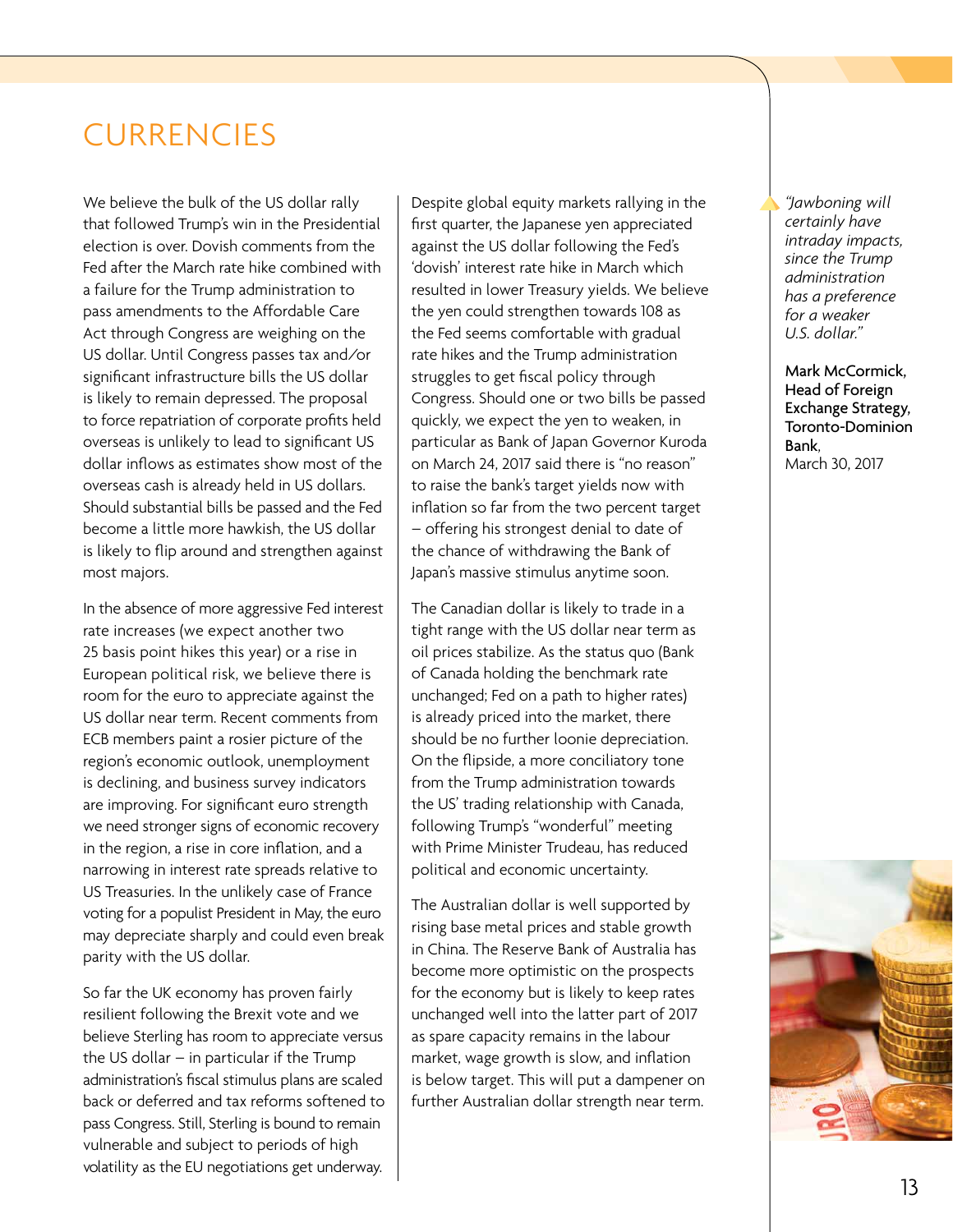#### *"With domestic processing sharply up and exports also booming, the stock build up suggests the U.S. market remains awash with crude."*

Javier Blas, Chief Energy Correspondent, Bloomberg LP, March 29, 2017



# COMMODITIES

Although inventory overhangs remain large, we believe headwinds should start to ease and prices will continue their modest uptrend as global growth and industrial activity climbs higher this year.

Our view is for crude oil to trend modestly higher in 2017.



After unusual stability in recent months, investors once again seem to be reacting to fears of "too much" oil in the market, triggered this time by an unexpectedly large build up in US inventories coupled with comments from Saudi Arabia's oil minister that OPEC may not extend its current production cut deal. Moreover, persistent increase in US drilling activity along with record long positions has also dampened sentiment. Consequently, the price of West Texas Intermediate (WTI) crude again fell below \$50 a barrel. Despite these short term worries, we would argue that the medium term story remains positive and oil recovery is not complete yet as incoming data points from China and India remain supportive. Despite the growth of renewables and electric vehicles sales, oil demand has been growing strongly since crude prices started to decline in 2014 and this shows little sign of slowing. OPEC is successfully cutting

output, and although US drilling is picking up rapidly, this will probably not come quick enough to prevent a period of sizeable inventory draws. Expansionary US fiscal policy, along with upcoming less restrictive pollution standards, will support demand and prices this year. With demand growing slightly above historical trend rate and declines in supply from several non-US/ non-OPEC countries, the oil market looks broadly balanced over the next year.

We expect gold prices to be range bound amid a number of positive and negative factors. On the positive side, political concerns in Europe, rising populism, and lingering trade conflicts are supportive. On the flip side, faster than expected Fed hikes could derail sentiment as holding costs rise which would be negative for gold prices.

Base metal prices are expected to rise amid US growth optimism, stable China demand, and an improving industrial profile in Europe. The largest gains are expected in zinc and lead due to mine supply constraints brought on by permanent closures. Double digit gains are also expected for copper, nickel and tin. Greater than expected government related supply restraints in Asia and slow ramp up of new capacity are key upside risks to price. A restart of idled capacity could dampen the price rally as would any signs of slower than expected growth in China.

Agricultural commodities are expected to increase modestly in 2017 with considerable variation across commodities. Food oils and soy-bean meal prices should witness small increases due to lower supplies from East Asia as a result of adverse weather. Grain prices on the other hand are likely to decline following favourable growing conditions in Central Asia, Europe and North America.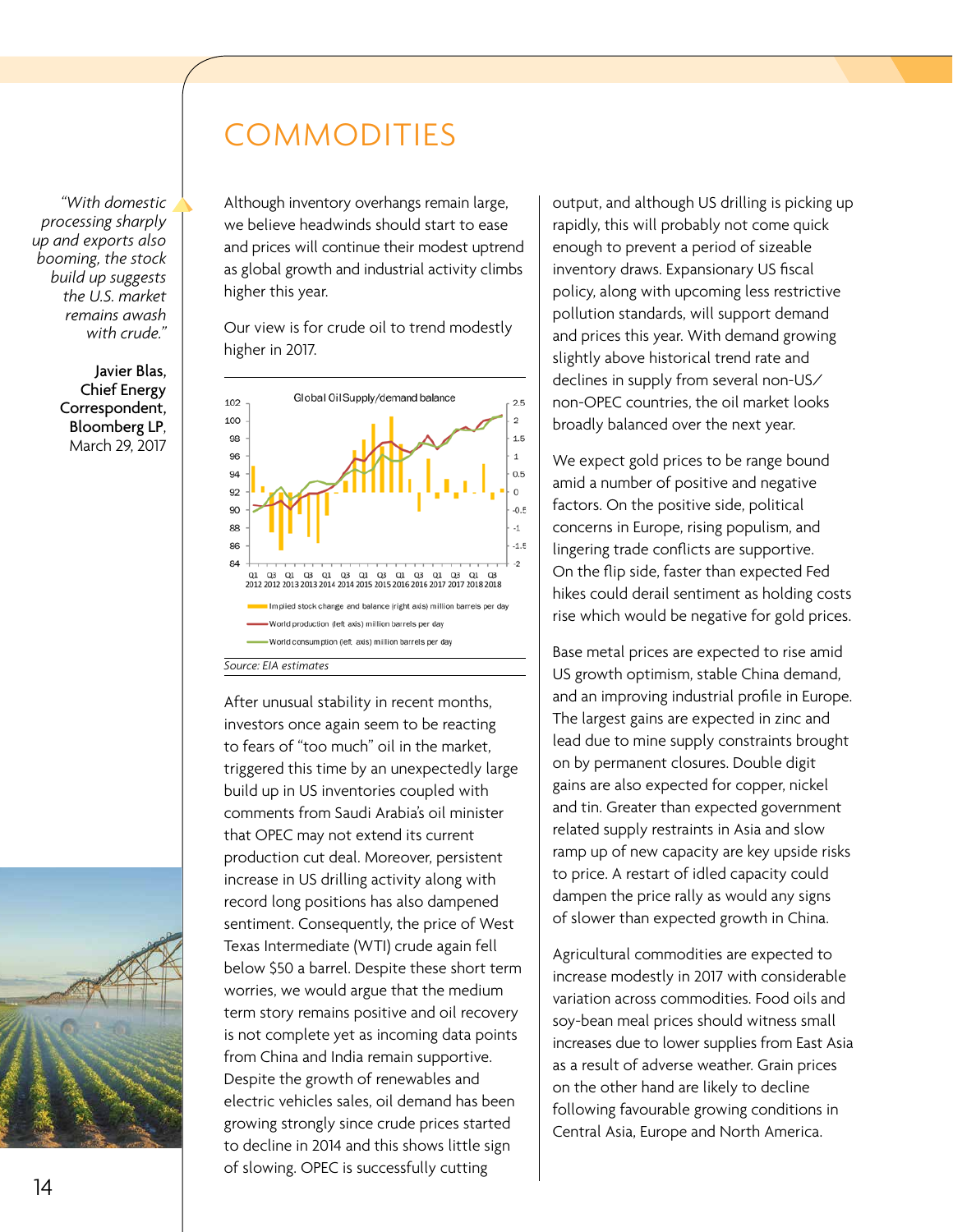# EQUITY STRATEGY

We are optimistic on the outlook for global equities amid a gradually improving cyclical backdrop, reacceleration in corporate earnings, and a pragmatic approach by the Fed. Politics and policy action may dominate headlines in 2017 but should not materially threaten the outlook for cyclical acceleration. Threats to global trade from protectionist policies and a potential US border adjustment tax are key risks to our thesis.

In the US economic data points have surprised on the upside. Solid labour market trends are supportive of higher consumer spending while improving business sentiment and a bottoming out in energy related spending have removed some of last year's impediments to growth. Additionally, the most recent corporate earnings season for the US confirmed our view that an earnings recovery is underway. Fourth Quarter 2016 earnings growth of six percent was the fastest in two years and 73 percent of companies beat expectations. For 2017 consensus estimates are for earnings growth of 11 percent for the S&P 500. Possible policy initiatives to cut the headline corporate tax rate from 35 to 20 percent could add an additional sevento-ten percentage points to earnings growth over the next couple of years.

Within sectors we are overweight Information Technology, Financials, Health Care and Energy. Rising interest rates, hopes of a less onerous regulatory environment, potential corporate tax reform, improving earnings revisions trend, and reasonable valuations are supportive of these pro-growth sectors.

After outperforming in 2016, energy stocks have lagged the market so far this year as US oil production has risen faster than expected undermining OPEC's effort to cut global output. Beyond the short term dynamics, we believe the larger oil rebalancing story remains intact. OPEC cuts are likely to reduce supply more

than US production can expand. This, coupled with strong demand particularly from Emerging Markets, is likely to lead to a supply deficit and put upward pressure on prices. Moreover, Trump's "America First" energy plan will also boost energy stocks as his administration supports domestic drilling efforts.

We are neutral on eurozone equities. Accommodative monetary policy, solid domestic demand, and waning deflationary fears should support a recovery in 2017. Leading economic data points show further expansion and will eventually translate into rising earnings. However, a busy political calendar, with particular uncertainty around the outcome of the French Presidential election, rising populism, risks of US anti-trade policies, and potential ECB tapering could pose some challenges in our view.

We remain overweight on Japanese equities. Japanese company earnings are more sensitive to uptick in global growth than other developed markets. The Bank of Japan's pursuit of yield curve control amid accommodative monetary policy and higher real rates in US could further drive yen weakness in the long term which remains supportive for corporate earnings and Japanese asset prices.

We have become more positive towards Emerging Markets. Economic activity is stabilizing and manufacturing sentiment is turning more positive, albeit from low levels. Corporate earnings growth is also improving. Additionally, several Emerging Market economies have improved fundamentals over the last decade by increasing external reserve cushions bringing current accounts into surplus, improving financial accounts, and reducing US dollar liabilities. Furthermore, Emerging Market equities are also trading at a discount. Nevertheless, we hold a neutral view overall on concerns over faster than expected interest rate moves, a strengthening US dollar, and protectionist US trade policies. Our most preferred markets are Hong Kong, Taiwan and India.

*"The trend for global earnings is now improving and for the first time since 2011, global EPS momentum is in positive territory."*

Roland Kaloyan, Co-head European Equity Strategy, Societe Generale, March 30, 2017

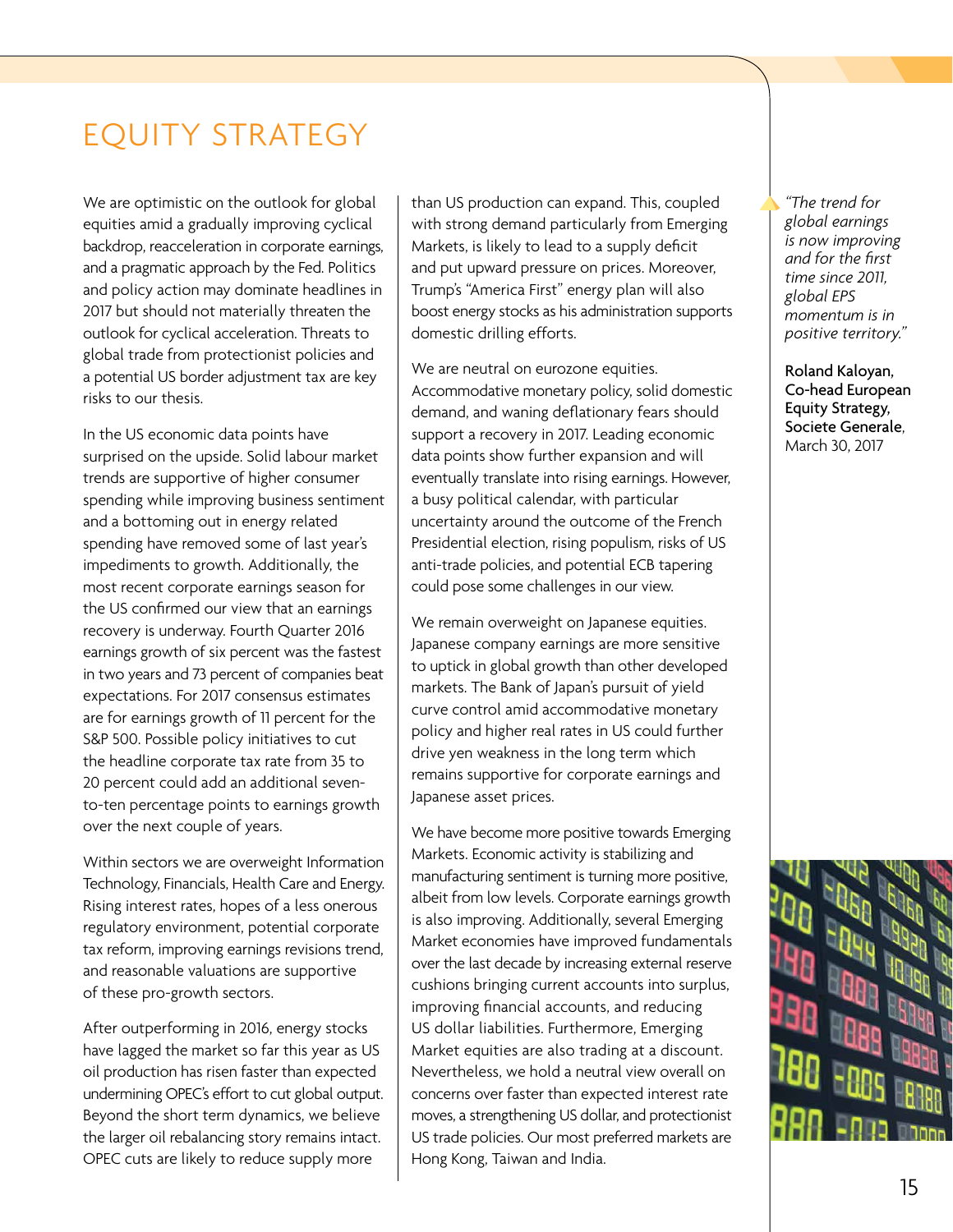# CONCLUSION AND STRATEGY POINTS

## **EQUITIES**

(50% S&P Global 1200 and 50% S&P 500)

## **Regional Strategy**

- Overweight North America at 80.0 percent (versus an Index weighting of 78.0 percent).
- Overweight Japan at 4.9 percent (versus an Index weighting of 3.9 percent).
- Equal weight Europe at 12.0 percent.
- Equal weight Emerging Asia at 2.1 percent.
- Underweight Australia at 0.1 percent (versus an Index weighting of 1.3 percent).

## **Sector Strategy**

- Overweight Information Technology, Financials, Energy, and Health Care at 21.5 percent, 18.7 percent, 8.5 percent, and 14.8 percent, respectively (versus an Index weighting of 19.0 percent, 16.3 percent, 6.6 percent, and 12.9 percent, respectively).
- Slightly overweight Consumer Discretionary at 12.9 percent (versus an Index weighting of 11.8 percent).
- Equal weight Industrials and Materials at 10.5 percent and 4.4 percent, respectively.
- Underweight Consumer Staples, Real Estate, Utilities, and Telecommunication at 4.3 percent, 0.5 percent, 1.6 percent, and 1.4 percent, respectively (versus an Index weighting of 9.6 percent, 2.7 percent, 3.2 percent, and 2.4 percent, respectively).

## **Currency Strategy**

- Overweight the US dollar at 89.0 percent (versus an index weighting of 77.4 percent).
- Underweight the euro at 2.4 percent (versus an index weighting of 7.5 percent).
- Underweight the yen at 2.0 percent (versus an index weighting of 3.9 percent).

#### Geographic Allocation



### Sector Allocation

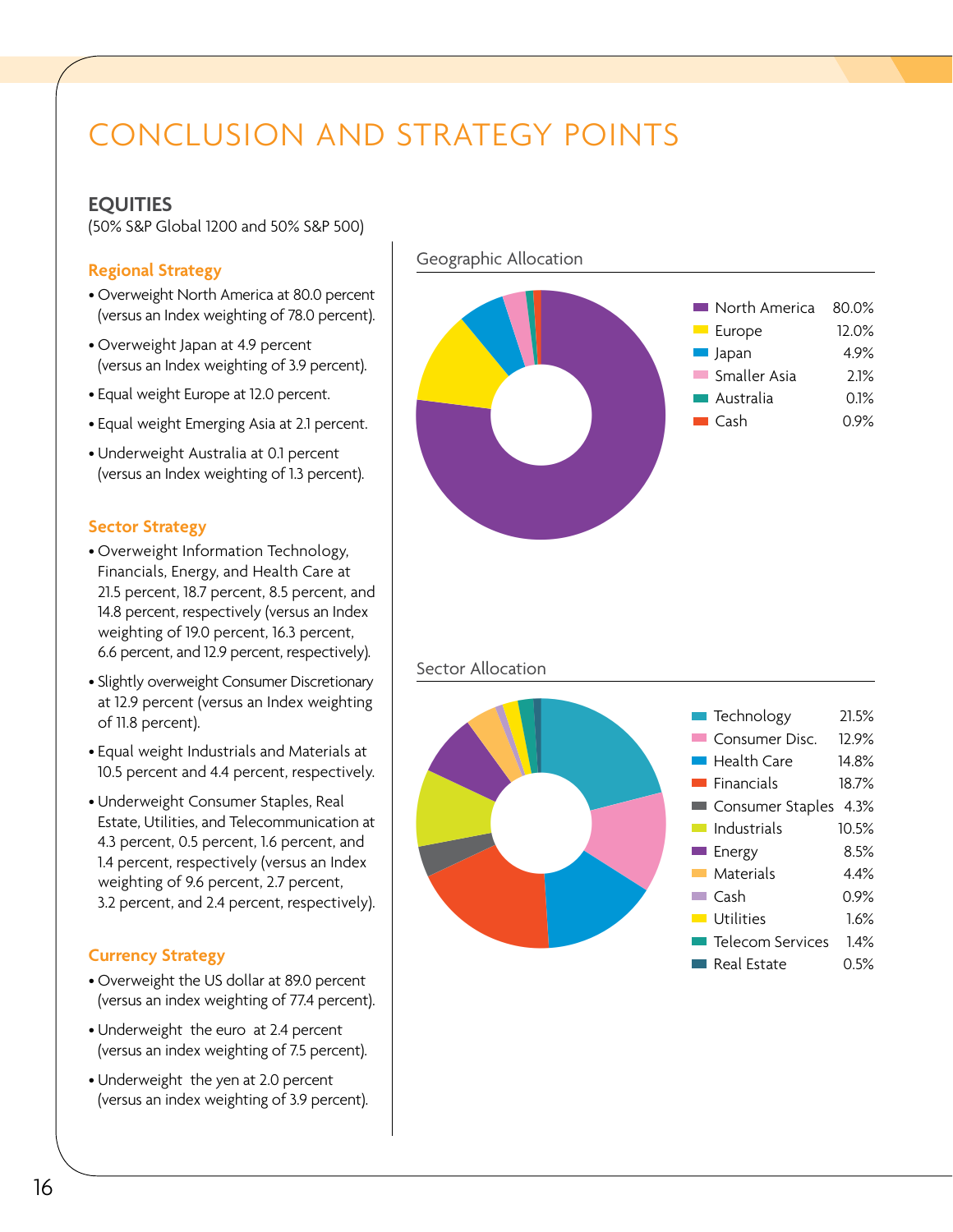# **BONDS**

- Maintain a shorter duration on fixed coupon bonds to position for rising interest rates.
- Hold shorter-dated investment grade corporate bonds for their relative yield advantage over Treasuries.
- Hold floating-rate notes to benefit from rising interest rates.



*BIAS structures portfolios according to the needs and risk profile of a specific investor. Some systematic risks should be acknowledged over which BIAS and other asset managers have no control including: trading on exchanges not regulated by any US Government agency, the Bermuda Monetary Authority, or the Cayman Islands Monetary Authority; possible failure of brokerage firms or clearing exchanges; illiquid Markets which may make liquidating a position at a given price more difficult. For more details on these and other risk factors, please refer to BIAS' Form ADV filed with the US Securities and Exchange Commission.*